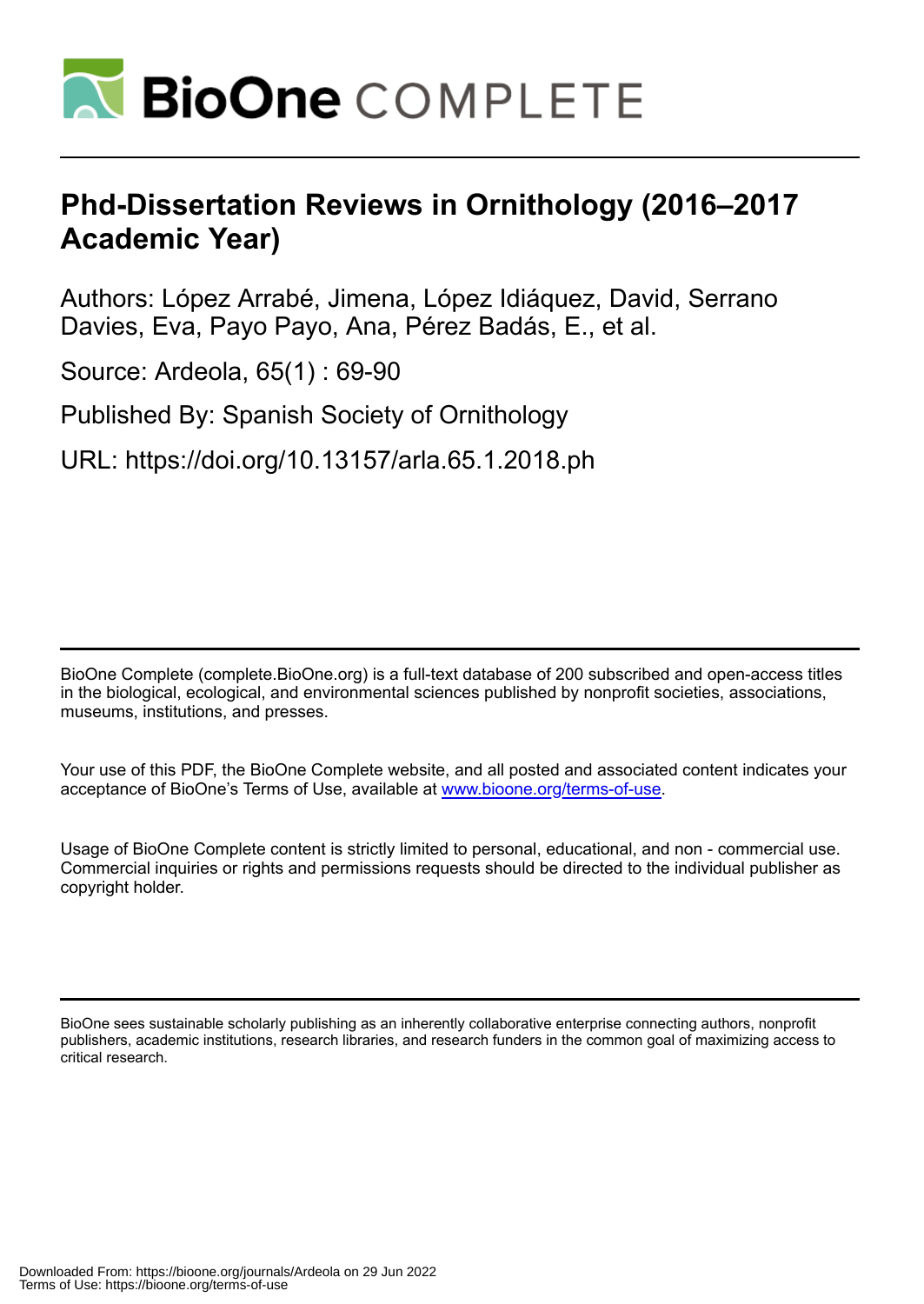# PHD-DISSERTATION REVIEWS IN ORNITHOLOGY (2016-2017 academic year)

# Edited by Francisco VALERA

This section includes the abstracts of some of the PhD-Dissertations submitted in Spain during the 2016-2017 academic year as well as some others not published in earlier volumes of *Ardeola*. They are in alphabetical order by University where they were presented and, then, by year and alphabetical order of the author's surname. This section also includes a link to access the full version of the reviewed thesis when available.

*Esta sección incluye los resúmenes de algunas de las Tesis Doctorales en Ornitología defendidas en España en el curso 2016-2017 junto con otras no recogidas en reseñas anteriores. Se ha seguido una ordenación alfabética por Universidades y, dentro de ellas, por año y autor. También se incluye un vínculo que permite acceder a la versión completa de la tesis reseñada en caso de que esté disponible.*

## **Informative note:**

In its section PhD-Dissertations Reviews in Ornithology, *Ardeola* reports any studies on ornithological issues presented in our country. The section is intended as an updated overview of the latest ornithological research performed mainly in Spain. In spite of the efforts of the editor to compile all the theses, we are aware that the collaboration of researchers (supervisors and doctorates) is needed to give a full view of ornithological research in Spain. We therefore invite the scientific community to report on their results (ardeola@seo.org). The Scientific Committee of SEO/BirdLife grants a biannual prize to the best Ph Dissertation included in this section. The prize is awarded in the corresponding Spanish Ornithological Conference. We are looking forward to hearing from you, also as proof of the relevance and quality of ornithological research in Spain.

# *Nota informativa:*

Ardeola *recoge en su sección Reseña de Tesis Doctorales en Ornitología aquellas tesis leídas en nuestro país que estudien temas ornitológicos con el fin de informar sobre las más recientes investigaciones desarrolladas, fundamentalmente en España, en este campo científico. A pesar de los esfuerzos que realizamos para reseñar todas las tesis concluidas, somos conscientes de que un registro completo y actual de las mismas requiere de la colaboración de los investigadores (directores y doctorandos). Por ello invitamos a todos aquellos implicados en la realización de tesis en ornitología a que nos informen de sus resultados (ardeola@seo.org). El Comité Científico de SEO/BirdLife otorga con carácter bianual un premio a la mejor tesis doctoral reseñada en esta sección, que es entregado en el Congreso Español de Ornitología correspondiente. Esperamos vuestras noticias como buena señal de la pujanza de la investigación ornitológica en nuestro país.*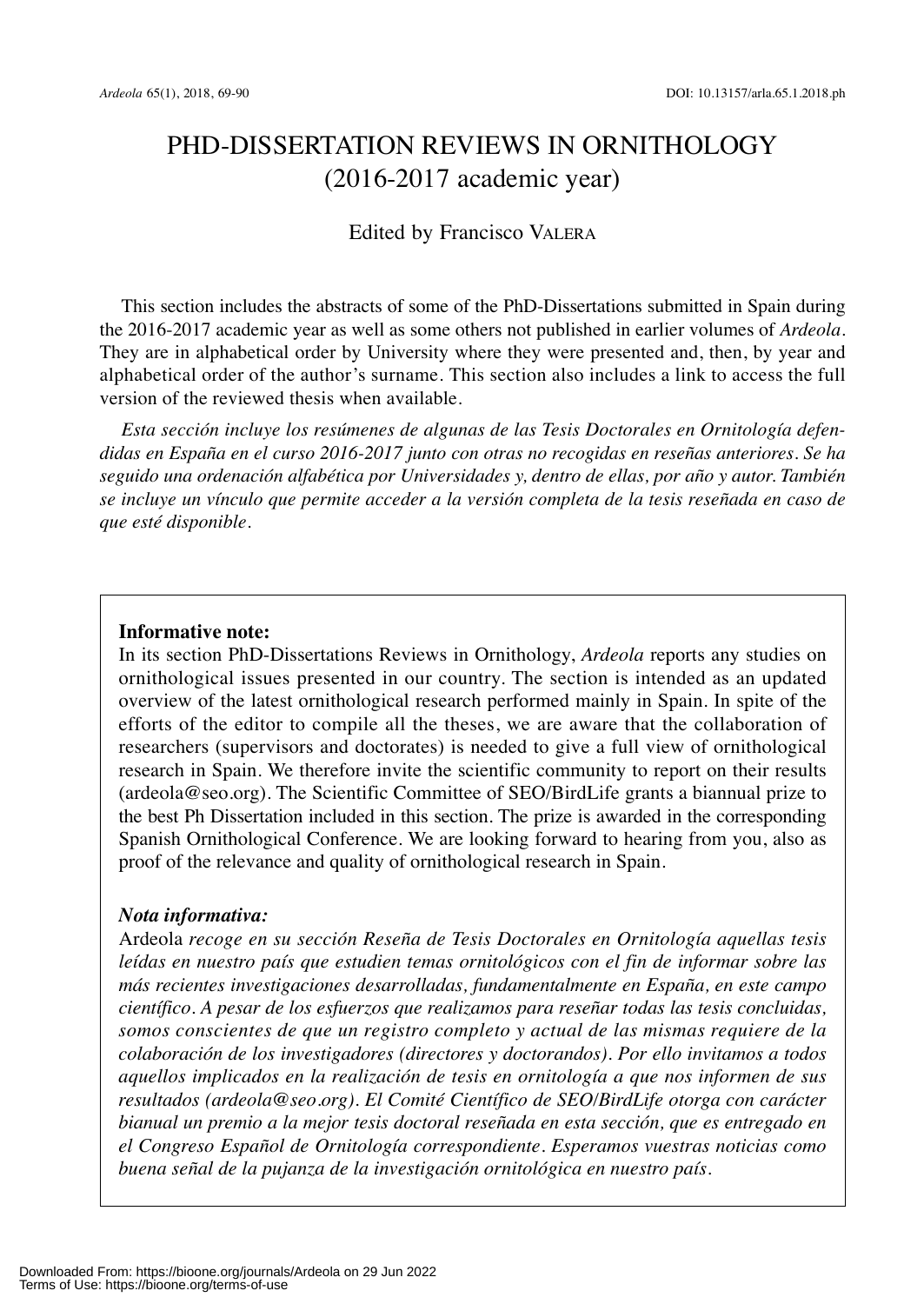#### **Universidad Autónoma de Madrid**

#### López Arrabé, Jimena

E-mail: jimenalopezarrabe@gmail.com Supervisors: Moreno Klemming, J. and Pérez Rodríguez, L.

Physiological adaptations in the Pied Flycatcher (*Ficedula hypoleuca*): oxidative stress, reproduction and development.

*[\[Adaptaciones](https://www.researchgate.net/publication/320331852_Adaptaciones_fisiologicas_en_el_Papamoscas_cerrojillo_Ficedula_hypoleuca_estres_oxidativo_reproduccion_y_desarrollo) fisiológicas en el papamoscas cerrojillo (*Ficedula [hypoleuca](https://www.researchgate.net/publication/320331852_Adaptaciones_fisiologicas_en_el_Papamoscas_cerrojillo_Ficedula_hypoleuca_estres_oxidativo_reproduccion_y_desarrollo)*): estrés oxidativo, [reproducción](https://www.researchgate.net/publication/320331852_Adaptaciones_fisiologicas_en_el_Papamoscas_cerrojillo_Ficedula_hypoleuca_estres_oxidativo_reproduccion_y_desarrollo) y desarrollo.]*

#### Abstract:

Oxidative stress is the imbalance between the antioxidant capacity of an organism and the production of free radicals that can damage important biomolecules (lipids, proteins or DNA), affecting cellular senescence. Environmental conditions experienced by organisms can exert a strong influence on the development and expression of their phenotype, especially during early development and reproduction, which may determine access to territories, fecundity and survival. On the other hand, understanding the relationship between oxidative status and telomere dynamics –regions of non-coding DNA whose function is to stabilize the structure of chromosomes and with a fundamental role in ageing– is essential to fully appraise the mechanisms underlying the life-histories determined by the existing trade-offs between reproduction, maintenance and growth. Thus, the main objective of this thesis is to determine, from an ecological-evolutionary point of view, the role of oxidative stress in relation to the different life-histories developed by the birds, analyzing the influence of the nesting environment and the intrinsic and external factors affecting individuals during early development and reproduction. We have studied the physiological adaptations, in relation to oxidative stress, to the different trade-offs that birds face during their life cycle. The Pied Flycatcher (*Ficedula hypo-*

*Ardeola* 65(1), 2018, 69-90

Downloaded From: https://bioone.org/journals/Ardeola on 29 Jun 2022 Terms of Use: https://bioone.org/terms-of-use

*leuca*) has been used as the study model. The study areas are located in the Sierra de Guadarrama, one in Montes de Valsaín (Segovia), where there are 570 nest boxes, and another one in Lozoya (Madrid), with 100 nest boxes. Both experimental and observational studies have been carried out to analyze the influence of nesting environment and nest-dwelling ectoparasites on nestlings and parental individuals, the costs derived from the reproductive investment and the maintenance of sexual ornaments, the factors affecting the redox status in the early life and the relationships between reproduction, oxidative stress and ageing. Films of nests have been made to analyze parental care and, in all cases, blood samples have been taken from all individuals (adults and nestlings), for analysis of oxidative and biochemical parameters (oxidative damage, antioxidants, triglycerides, uric acid), sex (only in nestlings) and measures of telomeres (adults). In addition, photographs of adult plumage ornaments have been taken to analyze them as a sign of individual quality. This thesis contributes to verify the strong implication of the oxidative state in the trade-offs that sustain life-histories of birds. On the one hand, this thesis shows that the presence of old material in the nest does not affect all populations of ectoparasites equally, questioning the general idea that nest reuse is linked to higher infestations, with consequences on reproductive success and nestling growth. In addition, it is shown how the method to reduce ectoparasite loads of the nest can have uncontrolled effects on birds, which may lead to underestimation of the potential consequences of the presence of such ectoparasites on their avian hosts. We found experimental evidences of negative effects of ectoparasite loads on the oxidative status of adult females and developing chicks, which could have consequences on future survival and reproduction. This study also shows the associations between different components of the oxidative status of developing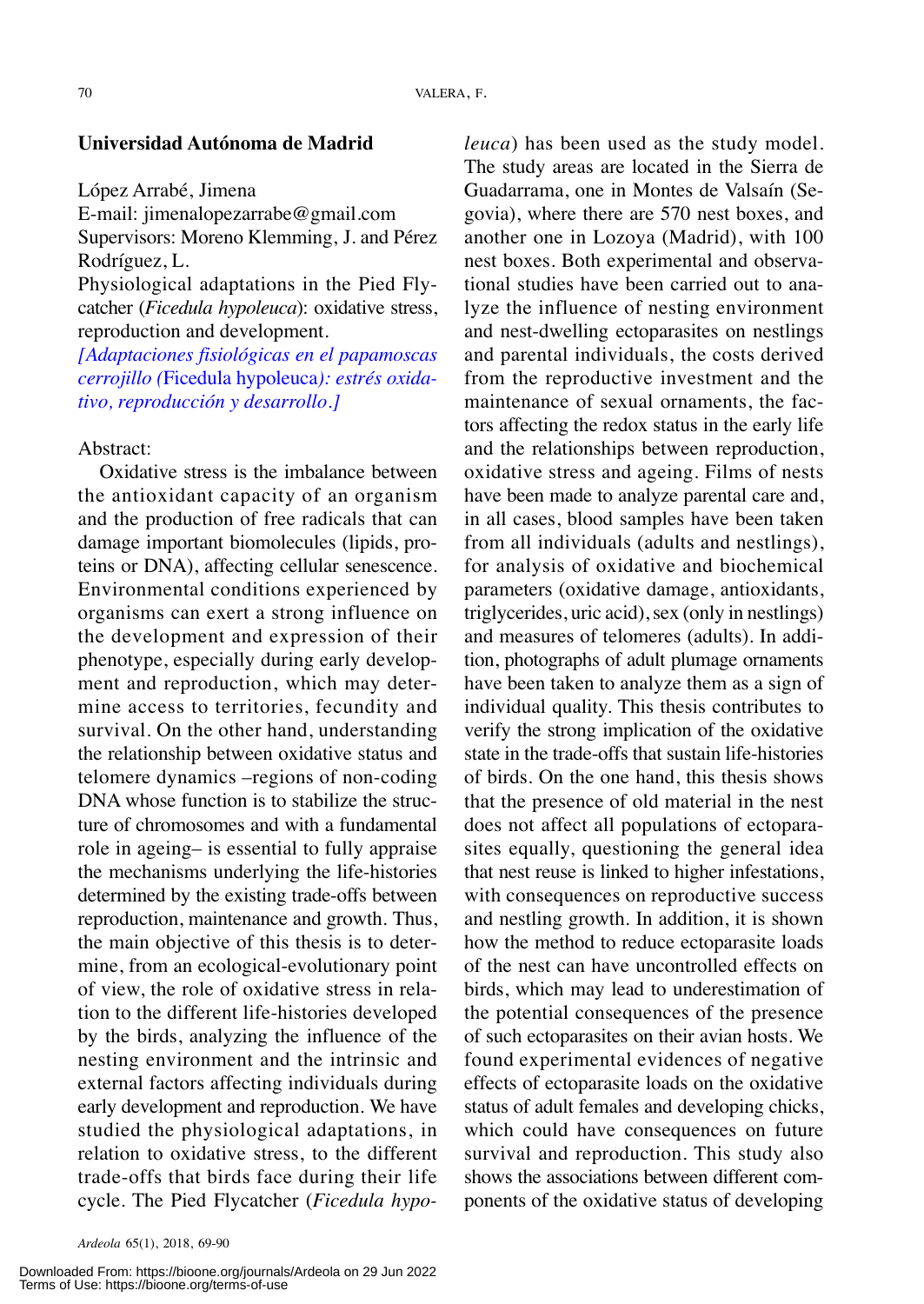chicks and various environmental and intrinsic factors, which is essential to understand the importance of oxidative stress in the formation of the phenotype. On the other hand, it is suggested that different achromatic features of plumage can signal the individual capacity to cope with oxidative stress and the importance of the different phases of the reproductive cycle is emphasized to understand the role of oxidative stress as cost and constraint in reproduction. Finally, it is evidenced how the oxidative status is related with telomeres shortening (consequently with a greater cellular ageing) of the individuals in adulthood as a cost of reproduction, in addition to suggesting that the physiological age of the parents can affect the quality of the offspring in terms of oxidative stress. This framework of relationships shows that the ecology of organisms is partly oxidative ecology. In short, this thesis opens new avenues for future studies on life-histories, behaviour and ecophysiology in natural populations, suggesting that these will benefit from including different oxidative parameters of individuals. Academic year: 2016-2017.

# López Idiáquez, David

E-mail: davididiaquez@gmail.com Supervisor: Martínez-Padilla, J. Environmental influence on the expression and selection of melanin-based traits in the Common Kestrel (*Falco tinnunculus*).

*[\[Influencias](https://www.researchgate.net/publication/319702412_Influencias_ambientales_en_la_expresion_y_seleccion_de_caracteres_melanicos_en_el_cernicalo_vulgar_Falco_tinnunculus) ambientales en la expresión y selección de [caracteres](https://www.researchgate.net/publication/319702412_Influencias_ambientales_en_la_expresion_y_seleccion_de_caracteres_melanicos_en_el_cernicalo_vulgar_Falco_tinnunculus) melánicos en el cernícalo vulgar (*Falco [tinnunculus](https://www.researchgate.net/publication/319702412_Influencias_ambientales_en_la_expresion_y_seleccion_de_caracteres_melanicos_en_el_cernicalo_vulgar_Falco_tinnunculus)*).]*

# Abstract:

The animal kingdom is a constant source of conspicuous structures and behaviours that have drawn the attention of the scien-

flicts. Animal communication can occur by very different means, but always in a bidirectional fashion that involves a sender modulating the behaviour of the receiver. An essential requirement to obtain stable communication systems is that the signals have to be a reliable proxy of individual condition. The honesty of animal signalling relies on the differential cost of production or maintenance paid by low- and high-quality individuals. From an evolutionary perspective, the presence of stable communication systems is indicative that, at least on average, the signals used in them are reliable. If they were not reliable, natural selection is expected to favour individuals that do not react to those dishonest signals and, in the end, the communication system will vanish, at least from an evolutionary viewpoint. As a matter of fact, not all individuals within a single species exhibit the same traits with equal intensity or form. This heterogeneity in trait expression is determined by different factors, which can be both intrinsic and extrinsic to the bearers. The study of the factors that modulate signal expression is crucial to understand the message that is transmitted, and the evolutionary pressures behind its expression. The use of colour-based traits is one of the most typical ways of signalling, being those based on melanin the most common in the animal kingdom. Melanin is responsible of many colours, commonly associated with black or grey but also responsible for brown and reddish-brown colourations. Melaninbased traits have a crucial role within animal communication. Still, the main role of these traits has been pointed towards a signalling function of the individual status, showing the competitive capabilities of the bearers. In this PhD thesis, I describe different mechanisms and functions associated with the expression of melanin-based traits, using the Common Kestrel (*Falco tinnunculus*) as study species. Kestrels are medium-sized raptors, exhibiting a reversed sexual dimor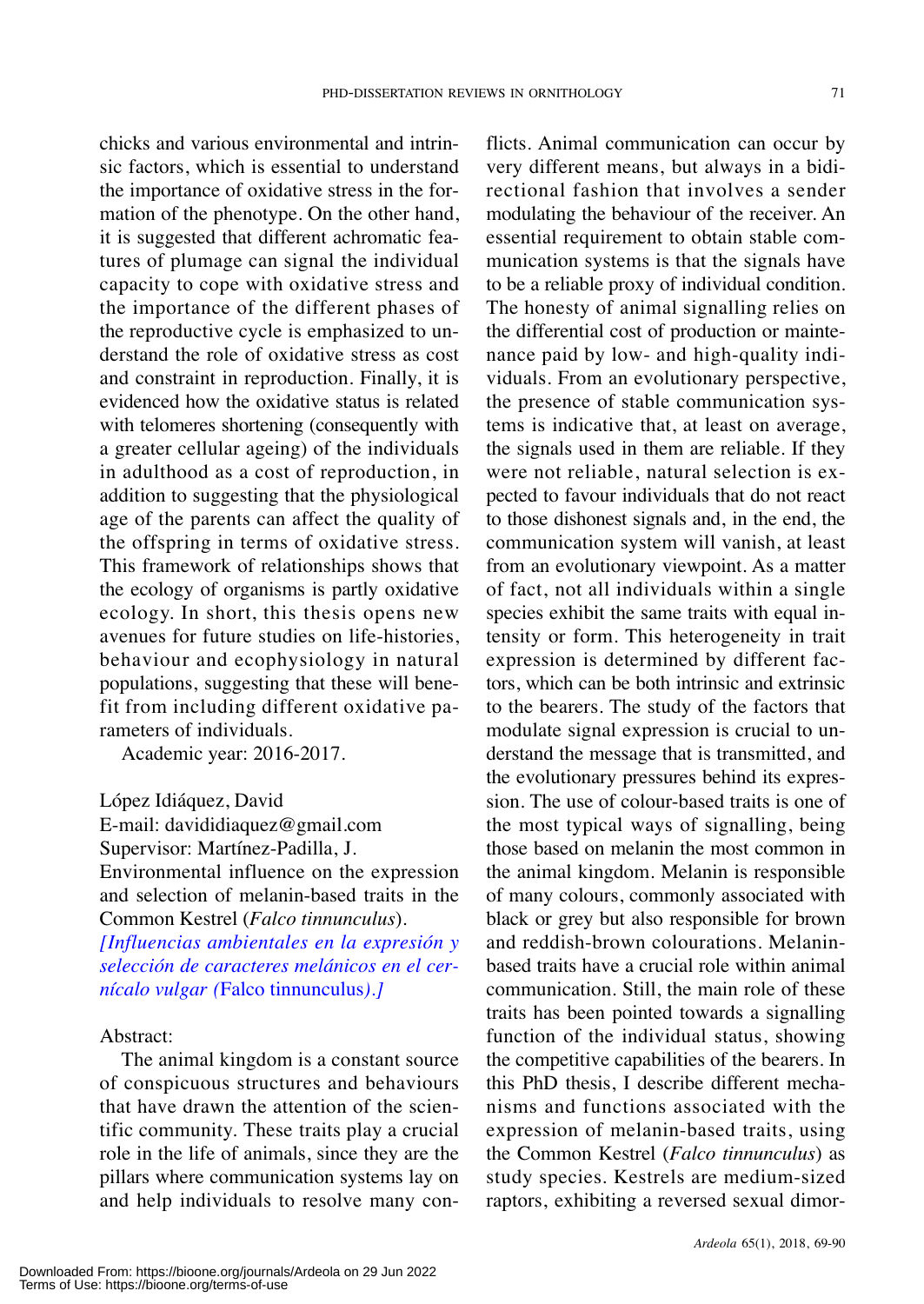phism, where males are 20% smaller than females. They are also dimorphic in coloration, being males more conspicuous than females. Kestrels have a homogeneous distribution in the Iberian Peninsula, and the study areas of this PhD were located in central Spain. The first population located in Campo Azálvaro region (between Segovia and Ávila), has been subjected to an individual-based monitoring since 1994. Second, Villalar de los Comuneros (Valladolid) was monitored during one of the experiments performed in this thesis with the aim of increasing the number of observations and the environmental heterogeneity. The main objective of the thesis was to study the factors that modulate the expression of different melanin-based traits and their function in different environments. These aspects were developed on their own in five chapters. The first two were focused on exploring how age, environmental conditions and their interaction, modulate the expression of two different melaninbased traits, the spottiness (number and size of spots) of the plumage of adult male and female kestrels', and the percentage of grey colouration in female kestrels' rump. The remaining three chapters explored the function that melanin-based traits have during different stages of kestrels' life-cycles. Specifically, the third chapter experimentally tested the role of female rump colouration as a signal of status within an intra-sexual competition context during the pre-laying period. In the fourth chapter, I explored the role of fledglings' rump coloration, the duration of the post-fledgling dependence period and their interaction on the survival rates of the fledglings. Finally, the fifth chapter aimed investigating the role of plumage and rump coloration as personality indexes in kestrel nestlings. Briefly, the results in the first two chapters evidence that the expression of melanin-based traits can be modulated by age, since both the number of spots in males' plumage and female rump coloration de-

*Ardeola* 65(1), 2018, 69-90

Downloaded From: https://bioone.org/journals/Ardeola on 29 Jun 2022 Terms of Use: https://bioone.org/terms-of-use

crease and increase respectively as individuals age. Further, a positive association between vole abundance and the size of male spots is also reported, suggesting that the expression of melanin-based traits is sensitive to environmental heterogeneity. I also found that environmental conditions can modulate the association between the number of spots in males and clutch size. As a general conclusion, the results evidence that melaninbased traits can work in different context. On the one hand, they suggest that the percentage of grey coloration in females' rump works as a signal of status within the communication system of female kestrels. On the other, that there is an association between female nestlings and their personality, where those individuals that exhibit blacker plumages behave in a bolder fashion. Finally, there is no significant association between offspring rump colouration and survival, that was, however, positively associated to the duration of the post-fledgling dependence period. Overall, this PhD thesis suggests that melanin-based traits present different sensitivities to the factors that modulate their expression, and that they have a role in various signalling contexts.

Academic year: 2016-2017.

Serrano Davies, Eva

E-mail: serranodaviese@gmail.com Supervisor: Sanz Cid, J.J.

Habitat [influence](https://repositorio.uam.es/handle/10486/677137) on life history and be[havioural](https://repositorio.uam.es/handle/10486/677137) traits of cavity nesting birds. *[Influencia del hábitat en las historias de vida y el comportamiento de aves que anidan en cavidades.]*

### Abstract:

Identifying general patterns of habitat selection, behavioural adaptations and life-history traits are central issues in evolutionary ecology. Many organisms have been studied to address these issues, but one of the groups with greater influence on current perspec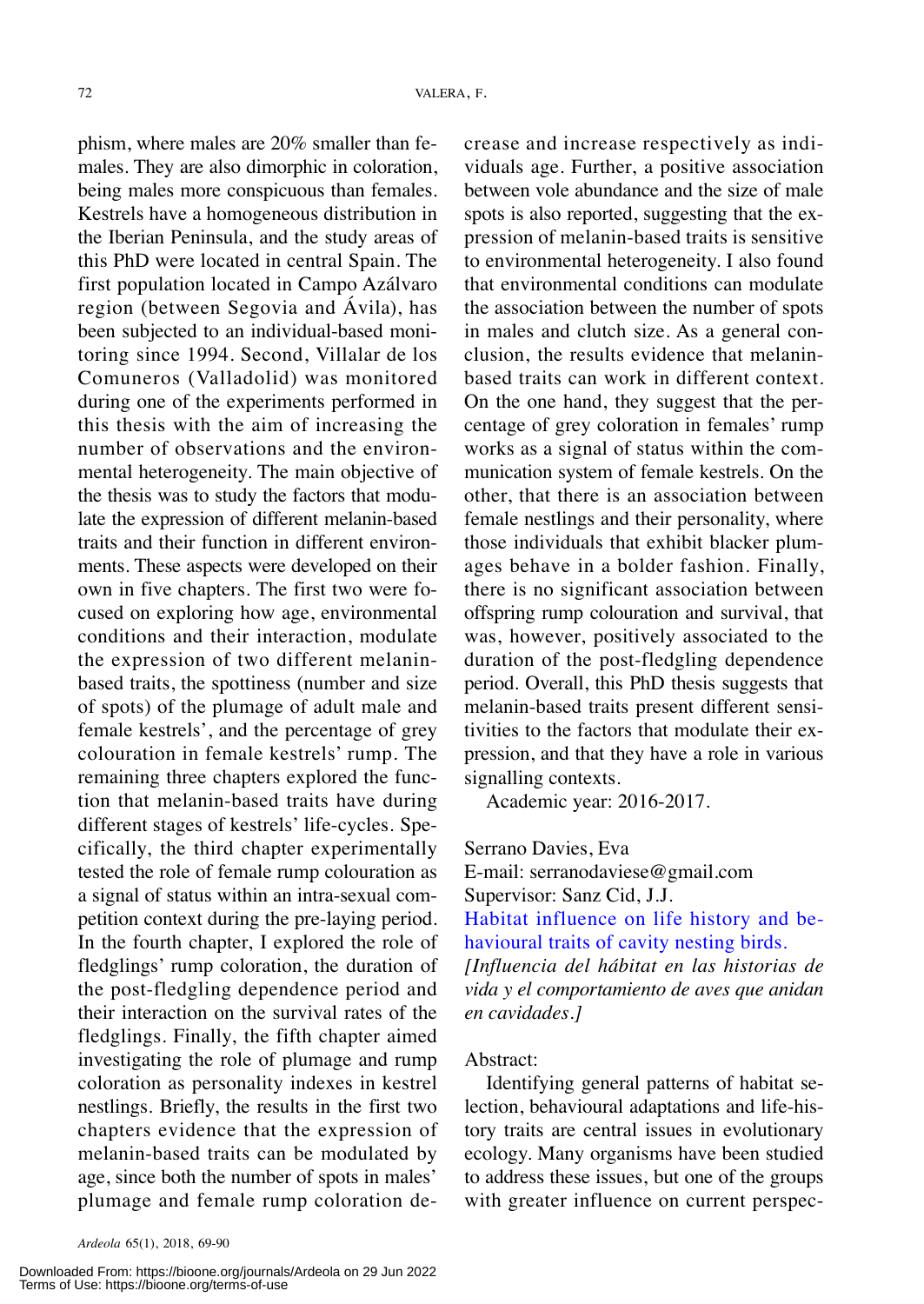knowledge from an evolutionary perspective of the habitat-related differences of lifehistory strategies and behavioural syndromes in cavity-nesting birds such as the Blue Tit (*Cyanistes caeruleus*) and the Great Tit (*Parus major*). By means of descriptive studies and field and captivity experiments this PhD thesis aims to explain the mechanisms underlying nest-site selection, diet composition, personality types and individual foraging strategies in contrasting habitat types. The use of nest-boxes to study bird breeding biology and as a management tool is widespread. Different nest-box placements could be differentially chosen by birds; however the influence of certain factors (e.g., nest-box density) in occupation rates or breeding parameters has not been sufficiently covered. We used the Blue Tit as a model species to investigate the influence of nest-box position and breeding pair density on occupation rate and breeding success, controlling for habitat structure. Blue Tits preferentially selected nest-boxes located high on the tree and with fewest neighbours. Laying date was earlier in higher nest-boxes and in those with fewer neighbours and at a greater distance from the nearest. Also, fledgling number was positively related to shrub cover and medium tree height, fledging mass was higher when distance to the nearest neighbour was greater and fledging tarsus was positively related to oak-species abundance. Our results suggest that disentangling the key factors for nest-box placement and distribution is important to adapt nest-box supplementation to species-specific requirements in each habitat. Nestlings diet composition and feeding rates seem to depend on parental effort, habitat type and their interactions. We compared the nestling diet of Blue Tits in two Mediterranean forests (pinewood and oakwood) and its implications in breeding success through recordings within nest-boxes when chicks were 11-days-

tives is birds. This thesis aims to increase

old. We found that although caterpillars (Order Lepidoptera) constituted the largest proportion of nestlings' diet in both habitats, chicks in pinewood were fed more noctuid and tortricid larvae, showing a more homogeneous diet composition than those in oakwood. In contrast, spiders were more frequently fed to oakwood chicks. We demonstrated that such differences influenced the number of fledglings and their body condition. Habitat-specific selection pressures have been widely recognized but whether selection favours different personality types in different habitats has rarely been evaluated. We aimed to test whether personality-related differences in annual reproductive success differed between two populations of Blue Tits occupying different Mediterranean habitats (oakwood and pinewood). We measured exploration and parental provisioning behaviours, and used a path analytical approach to test whether the interplay between these two behavioural traits affected reproductive success in each of these habitats. We found that Blue Tits breeding in the pinewood were slow-exploring compared to individuals breeding in the oakwood, suggesting the occurrence of personality-related differences in settlement, or phenotypic plasticity in response to habitat differences. Faster explorers were favoured in the pinewood, while there was no selection acting on exploration behaviour in the oak habitat. Our findings emphasize the importance of integrating habitat selection, plasticity, and personality in the study of behavioural evolution. The tendency to innovate and the reactive-proactive personality axis have been linked to foraging behaviour but their role in driving intake rate and food selectivity remains unclear. We conducted standardized assays on wild-captured Great Tits from different habitats to characterize individual variation in exploratory and innovative problem-solving performance, both of which are repeatable and have been linked to foraging behaviour. During trials,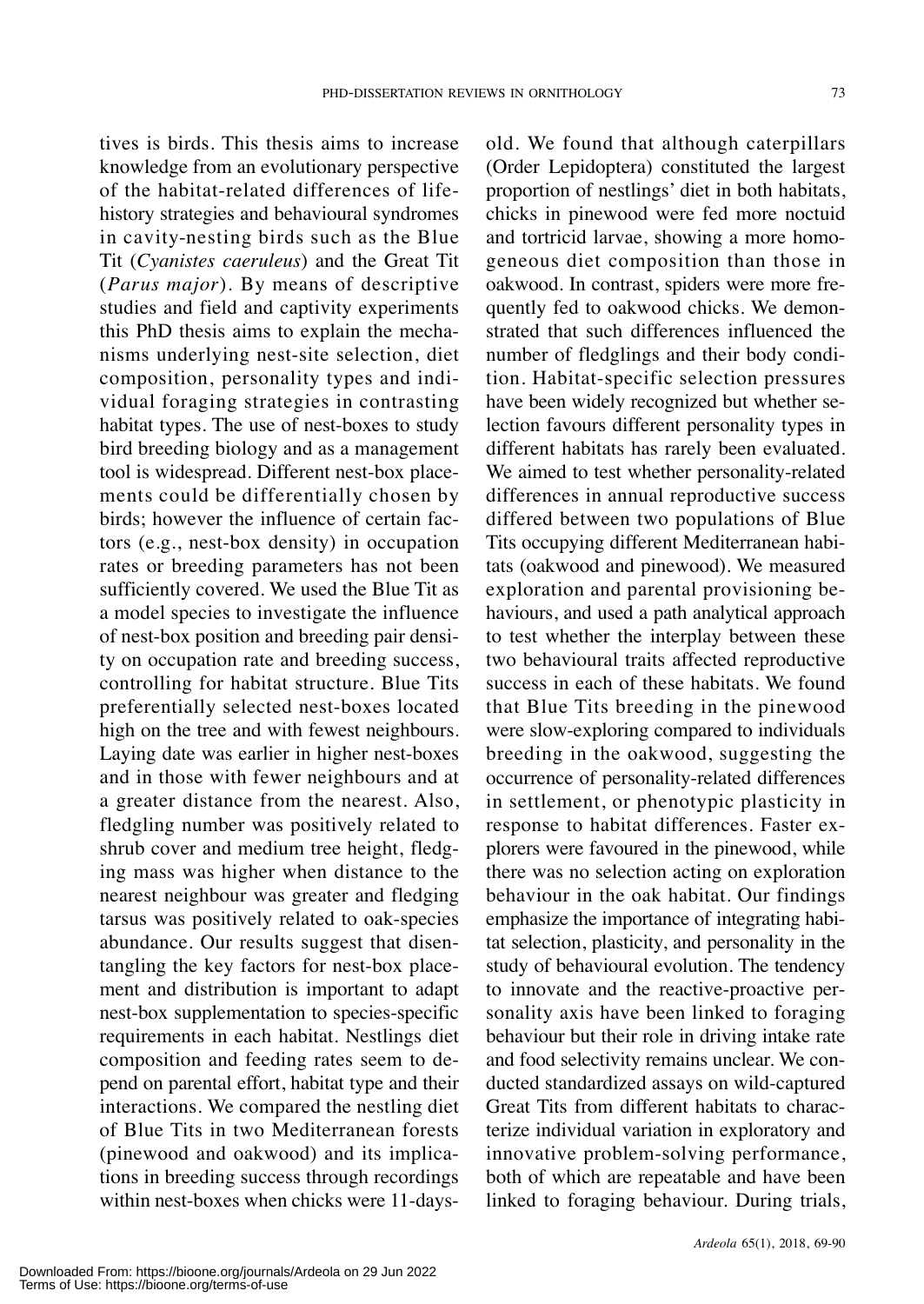birds whose exploration behaviour had been previously assessed were provided with three different types of food in order to detect any diet preference, and daily energy intake was measured. There was no link between exploration behaviour and the amount of calories ingested; however, bolder great tits consumed a higher proportion of sunflower seeds, while slower individuals preferred peanuts. Problem solving performance showed a significant positive correlation with energy intake for those birds that solved a task consistently. Concerning habitat type, birds from the coniferous patches ate more peanuts, although mealworms eaten were marginally higher in those from the deciduous plots. Our results evidence the relationship between exploration behaviour and foraging performance in captivity and contribute to the idea that birds may follow alternative foraging strategies, but obtaining the same energy intake.

Academic year: 2016-2017.

#### **Universidad de Barcelona**

Payo Payo, Ana

E-mail: anapayopayo@gmail.com Supervisor: Oro, D.

Effects of perturbations and [environmental](http://diposit.ub.edu/dspace/handle/2445/114143) variability on [population](http://diposit.ub.edu/dspace/handle/2445/114143) dynamics of sea[birds.](http://diposit.ub.edu/dspace/handle/2445/114143)

*[Efectos de las perturbaciones y la variabilidad ambiental en la dinámica poblacional de aves marinas.]*

#### Abstract:

The overarching aim of my thesis was to assess the role of environmental variability and specially of perturbations in the population dynamics of social vertebrates. Our results emphasize the need to collect individual, population and metapopulation data at long term and large spatial scales. Such information is crucial to understand how wild

*Ardeola* 65(1), 2018, 69-90

animal populations respond to environmental variability and perturbations. We demonstrate that environmental variability and perturbations induce complex responses and lead to covariance processes within demographic traits at different spatio-temporal scales. As expected for long-lived species, perturbations encouraged species to halt breeding investment in order to ensure future survival. However, under strong perturbation regimes, an unknown population resilience threshold is surpassed and foregoing reproduction is insufficient to buffer population changes. Cumulative effects of perturbations magnified population decreases across large spatio-temporal scales. Consecutive perturbations are potentially useful tools to effectively manage overabundant species. However, caution must be taken because their long-term consequences are still poorly understood. Severe environmental conditions caused both lethal and non-lethal responses on populations. Non-lethal responses include changes in foraging behaviour, development cultural innovations such as non-random dispersal movements or colonization of novel environments. Individuals responded differentially to environmental variability and consecutive perturbations depending on their individual quality, age, experience and cohort of birth. Such differential responses resulted in severe selection filters and represent a structuring force potentially destabilizing population dynamics. Processes underlying the strong early-life selection pressures on early life survival are not limited to the rearing period, first winter is also critical. Consecutive cohort effects driven by density dependence and climate influence early-life survival of long-lived species, but that influence faded at older ages. Experienced individuals act as an information repository. They are more likely to engage large distance dispersal and colonize new environments. Populations that include older individuals are more likely to be able to effectively and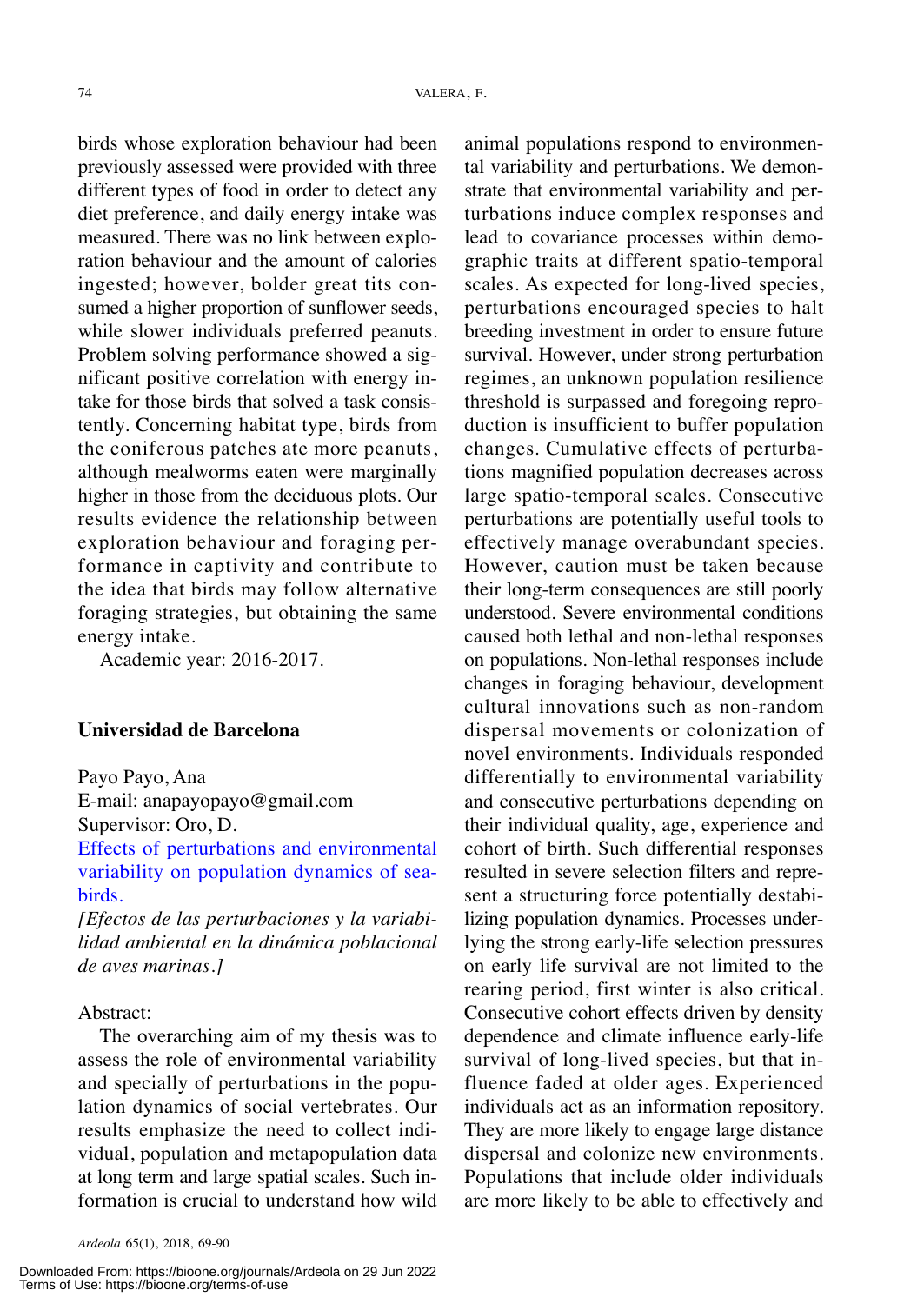ment in self-maintenance, reproduction or survival may be determined by an individual's quality. Moreover, obtaining information from conspecifics might be essential in mate choice because mating with higher quality individuals could ensure direct or indirect benefits for the offspring. Several studies have provided conclusive evidence that individuals can assess variation in the quality of conspecifics through several indicators of quality. In birds, plumage ornamentation has received much attention in the literature as an indicator of quality, and it is well known that females often prefer more conspicuously ornamented males. Multiple ornaments may convey different pieces of information regarding quality, but no consistent pattern has emerged to this respect. Other indicators of quality may refer to physiological parameters that convey information about health status (for example, blood parasitic infections), or ageing processes (measured through telomere shortening as a biomarker for ageing). On this basis, the overall aim of this thesis is to further increase the knowledge on indicators of individual quality in birds, using the Blue Tit (*Cyanistes caeruleus*) as model species. Data for correlational and experimental studies were collected in a Blue Tit population breeding in nest-boxes in central Spain (Valsaín, Segovia) during the 2012-2014 breeding seasons. Throughout several chapters in this thesis, we explored how infections by several parasite species, plumage colouration in multiple ornaments, mating strategies or ageing may relate to individual quality in adult and developing Blue Tits. Using models based on avian colour vision we found that structural colouration in several ornaments may depend on stress during reproduction or development. During reproduction, intense parasitic infections by avian malaria-like parasites had a differential effect on the quality of the white cheek feathers developed during the post-reproductive moult.

rapidly adapt to environmental change, at least in long-lived, social species that exhibit social learning. Colonisations are temporally and spatially unpredictable and respond to an accumulation of perturbations exceeding an unknown threshold for colonising new patches. The temporal mismatch between perturbations and colonisations events suggests that colonisers need a longer prospecting period to compensate for the lack of public information. Non-lethal, density independent perturbations, such as predators' presence, can drive changes in populations age structure and, therefore in the population reproductive value, through selection for young and inexperienced individuals with lower breeding success. We provide strong evidences showing that consecutive perturbations, non-lethal effects and non-random individuals' responses across different life stages are more important than previously thought. These results are especially relevant for understanding how populations will respond to the predicted increases in magnitude and frequency of perturbations as a consequence of global change.

Academic year: 2016-2017.

#### **Universidad Complutense de Madrid**

Pérez Badás, E.

E-mail: elisa.perez@mncn.csic.es

Supervisors: Merino Rodríguez, S. and Martínez González, F.J.

Indicators of [individual](https://www.researchgate.net/publication/317617252_INDICATORS_OF_INDIVIDUAL_QUALITY_IN_THE_BLUE_TIT_Cyanistes_caeruleus_PARASITISM_COLOUR_PATERNITY_AND_AGEING) quality in the Blue Tit (*Cyanistes caeruleus*): [parasitism,](https://www.researchgate.net/publication/317617252_INDICATORS_OF_INDIVIDUAL_QUALITY_IN_THE_BLUE_TIT_Cyanistes_caeruleus_PARASITISM_COLOUR_PATERNITY_AND_AGEING) colour, [paternity](https://www.researchgate.net/publication/317617252_INDICATORS_OF_INDIVIDUAL_QUALITY_IN_THE_BLUE_TIT_Cyanistes_caeruleus_PARASITISM_COLOUR_PATERNITY_AND_AGEING) and ageing.

*[Indicadores de calidad en el herrerillo común (*Cyanistes caeruleus*): parasitismo, color, paternidad y envejecimiento.]*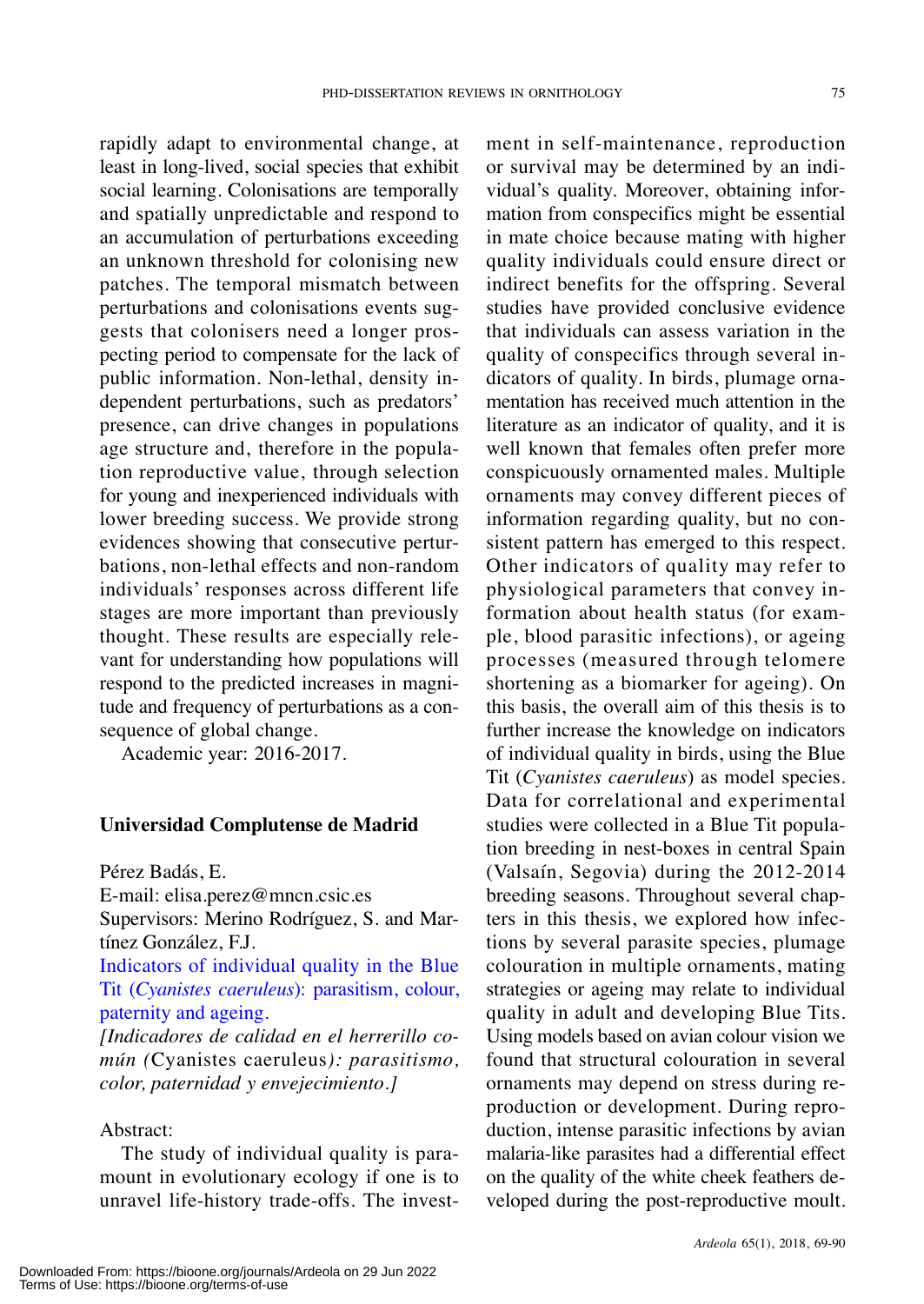Similarly, nestling Blue Tits that suffered from parasitic infections at the nest developed more saturated green tails and duller blue crowns after the post-juvenile moult. Moreover, we offer correlational evidence for assortative mating in the Blue Tit. Lower quality males paired with females that laid more pigmented eggs, but previous studies indicated that these females were in poor condition. Thus, male quality may be determinant in eggshell pigmentation, because poor quality male Blue Tits may provide less food to laying females during courtship, or, alternatively, the pair may breed in poor territories with less access to nutrients for females. Additionally, these males were younger and more likely to father extra-pair offspring, probably as a result of mating with poor quality females. In a different breeding season, we showed that older and higher quality males were more ornamented and sired more extra-pair offspring, while bearing the risks of being infected with more blood parasites as a result of engaging in extra-pair copulations. Finally, our results suggest that the costs of reproduction may be mitigated in individuals in better nutritional status. After experimentally supplementing adult Blue Tits with antioxidants during the costly reproductive event, we observed reduced telomere shortening one year after. To sum up, our findings support the idea that immunologically naïve individuals may suffer the costs from parasitic infections in the shape of reduced colour expression in structural ornaments, reduced paternity and accelerated ageing; but high quality individuals may overcome these costs while investing in ornamentation and maximizing reproductive success. Thus, this thesis confirms that the implication of parasitic infections, structural colouration, mating strategies and nutritional status on reproductive performance, self-maintenance and senescence should not be overlooked.

Academic year: 2016-2017.

Espinosa Sepúlveda, Alejandro Ramón E-mail: alejandro.espinosa@ufrontera.cl Supervisor: Herrera Machuca, M.A. Generating key scientific information for the conservation-oriented management of Magellanic Woodpecker (*Campephilus magellanicus* King 1828), in Nahuelbuta Coastal Range, Araucanía Region, Chile.

*[Generación de [antecedentes](http://helvia.uco.es/xmlui/bitstream/handle/10396/14799/2017000001582.pdf?sequence=1) científicos clave para un manejo forestal [orientado](http://helvia.uco.es/xmlui/bitstream/handle/10396/14799/2017000001582.pdf?sequence=1) a la conservación del carpintero negro (*[Campephilus](http://helvia.uco.es/xmlui/bitstream/handle/10396/14799/2017000001582.pdf?sequence=1) [magellanicus](http://helvia.uco.es/xmlui/bitstream/handle/10396/14799/2017000001582.pdf?sequence=1)*) en la Cordillera de Nahuelbuta, Región de La [Araucanía,](http://helvia.uco.es/xmlui/bitstream/handle/10396/14799/2017000001582.pdf?sequence=1) Chile.]*

## Abstract:

This study was carried out in the only temperate rainforest in the ecoregion of South America, which is also the second larger continuum forest of that kind at global level. The study area is located in a section of the Nahuelbuta coastal range (37º43'S 73º02'W) which has been subjected to strong processes of ecological fragmentation and ecological impoverishment. The subject of study was the Magellanic Woodpecker (*Campephilus magellanicus*), a key bird species of these forests, whose geographic distribution ranges from central Chile  $(34^{\circ}05^{\circ}S)$  70°54'W) to extreme southern Chile (54°56'S 68°40'W), covering also surrounding areas in the Republic of Argentina. First, a synthesis on the current knowledge of *C. magellanicus* was prepared with regard to life-story, ecology of reproduction, behaviour and habitat requirements at different scales. The specialized use that *C. magellanicus* does of its environment allowed us to prepare an analytic and objective characterization of its feeding habitat in the forest ecosystems of the Nahuelbuta National Park. Additionally, the population attributes of the avifaunistic assembly, from which *C. magellanicus* is part, were characterized. Results indicate the existence of certain structural attributes of the vegetation

**Universidad de Córdoba**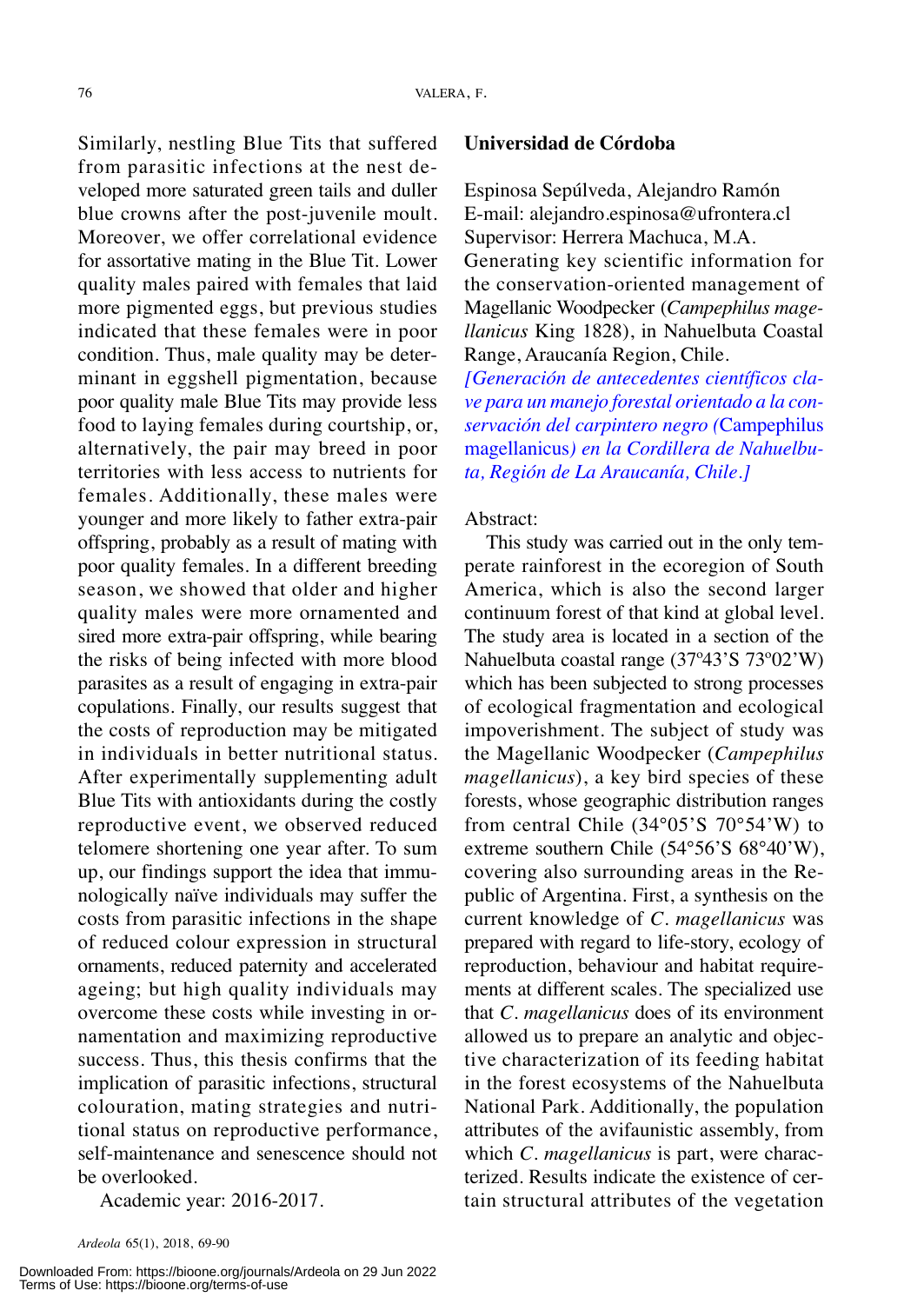Terms of Use: https://bioone.org/terms-of-use

PHD-DISSERTATION REVIEWS IN ORNITHOLOGY **77** 

that are correlated directly with the feeding habitat of *C. magellanicus*, as it is the cover of dominant trees, herbaceous cover and the state of decomposition of standing trees. We used the Model of Maximum Entropy (Maxent) and a Geographical Information System (QGis) in order to propose a model for describing the potential habitat of *C. magellanicus* in the Nahuelbuta Coastal Range (514,409 has.). Thus, a series of attributes that define the preferred habitat of *C. magellanicus* in this type of landscape was objectively identified. It is concluded that the preferred habitat of the species corresponds to fragments of temperate native rainforests from medium to large size, dominated by Coigue Birch (*Nothofagus dombeyi*) and / or Monkey Puzzle Tree (*Araucaria araucana*). These are located far from forestry plantations of exotic species and present minimum temperatures during the coldest months. Also, a map of the potential distribution of *C. magellanicus* in the Nahuelbuta Coastal Range was generated, in which most of the important areas for the conservation of this species are identified. Concerning the property regime, most of the study area was government owned (National Park) or managed by the government, and therefore, there was a good level of protection. The conservation of the species in the remaining area varies according to the property regime and property size. In properties owned by big forestry companies, their own management and conservation policies allowed an adequate level of protection for the species. However, less secure situations were expected in terms of conservation in territories owned by small and medium-sized companies where it was not possible to ensure minimum conservation measures for the fauna associated with these native forests. This is due to the inexistence of a forestry

tebo worms (*Chilecomadia moorei,* Cossidae: Lepidoptera) in an apple orchard (*Malus domestica*), demonstrating the high level of phenotypic plasticity of this species. This finding advices future research oriented to the design of new management strategies for the conservation of *C. magellanicus*. Results from this research add key scientific knowledge for forestry management oriented to the conservation of *C. magellanicus*, within landscapes and ecosystems of the temperate native rainforests of Nahuelbuta Coastal Range, Chile.

Academic year: 2016-2017.

# **Universidad de Granada**

# Mellado García, Ana

E-mail: anamegar@ugr.es

Supervisor: Zamora Rodríguez, R.

Ecological [interactions](https://www.researchgate.net/profile/Ana_Mellado2/publications?pubType=thesis) mediated by the European [mistletoe,](https://www.researchgate.net/profile/Ana_Mellado2/publications?pubType=thesis) *Viscum album* subsp. *austriacum*, in [Mediterranean](https://www.researchgate.net/profile/Ana_Mellado2/publications?pubType=thesis) forests –an integrated [perspective.](https://www.researchgate.net/profile/Ana_Mellado2/publications?pubType=thesis)

*[Interacciones ecológicas mediadas por el muérdago europeo,* Viscum album *subsp.* austriacum*, en bosques mediterráneos –una perspectiva integrada.]*

# Abstract:

In this thesis, we seek a deeper and broader understanding of the ecological interactions mediated by the mistletoe *Viscum album* subsp. *austriacum* in Mediterranean forests. Mistletoes constitute an interesting group of hemiparasitic epiphytes widely distributed around the world that have been thoroughly investigated with respect to their physiology, morphology, pharmacology and their role as forest pest. However, many aspects of their ecology remain a mystery. Better known as harmful parasites that decrease the vigor of their host trees, today we have little knowledge about the ecological interactions mediated by these parasites, as well as their direct and indirect effects on natural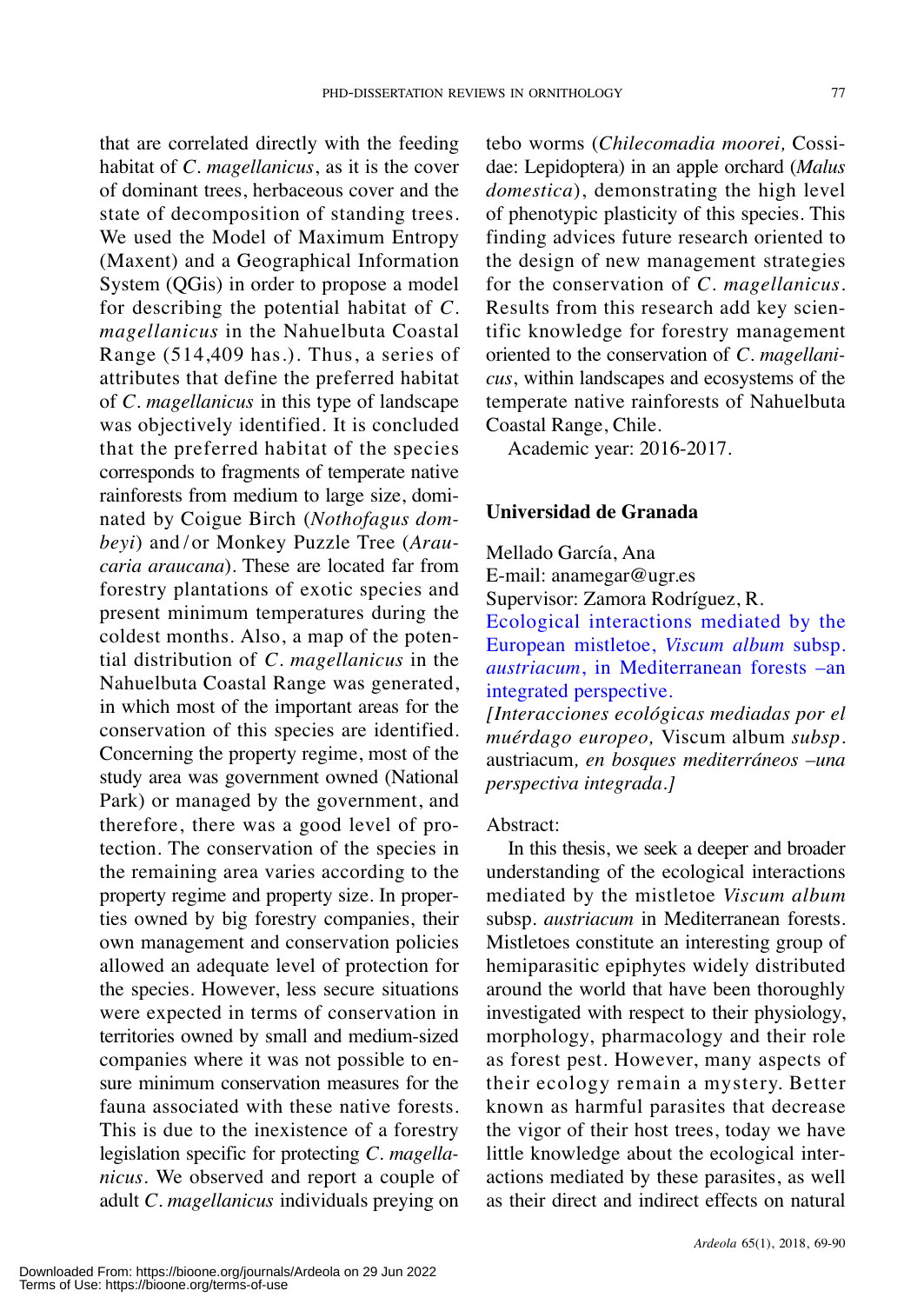communities and ecosystems. In this thesis, we show that, although being a minor component of the forest community (in terms of abundance and biomass), mistletoe can play a relevant role in the forest. Spread over five chapters we study the close relationship of mistletoe with its host trees and seed dispersers, as well as the effect of the parasite on different organisms of the natural community and ecosystem properties. In Chapter I, we focus on the mistletoe-host interaction. We analyze different factors shaping the spatial distribution of mistletoe in the forest canopy, including host specificity and the variation of biotic and abiotic factors limiting safe sites for mistletoe recruitment. We found that mistletoe shows a strong host specificity for pine species, in particular for *Pinus nigra* (the most abundant species) at the local scale. We also found that biotic and abiotic factors exert a non-random filter on mistletoe regeneration, resulting in recruitment hotspots at the periphery of tree branches. In Chapter II, we focus on the mistletoe-vector interaction. We study the seed dispersal effectiveness of an unspecialized group of frugivorous birds providing dispersal services to a parasitic plant with extremely narrow ranges of safe sites to recruit. Our results indicate that a wide and heterogeneous assemblage of generalist birds successfully disperse mistletoe seeds by two different mechanisms: endozoochory and ectozoochory. Large generalist birds (thrushes) constitute the most effective dispersal group; however, they provide low-efficiency services, consuming numerous fruits to successfully disperse a single seed. In contrast, small generalist birds provide better quality and more efficient dispersal, but of low-quantity. Finally, opportunistic birds are very efficient dispersers by moving seeds externally and directly to safe sites of the tree periphery. By having a wide and heterogeneous range of seed dispersers mistletoe ensures the maintenance of re-infection processes within the population

spatial heterogeneity on the seed-deposition pattern of the zoochorous plant community. We observed that frugivorous birds respond to mistletoe patchiness by visiting parasitized trees preferentially to unparasitized ones, generating a differential deposition of mistletoe seeds on tree branches, increasing reinfection processes within the host, while dispersing seeds of co-fruiting species under the host canopy. Moreover, as mistletoe fruitcrops vary little from one year to the next, there is a temporal persistency of seed deposition sites, with the canopy of parasitized trees consistently receiving large mistletoe seed rain. Otherwise, understory species show strong fruit-crop fluctuations between different years, which is reflected in the abundance of seeds reaching microsites beneath the host each year. In Chapter IV, we explore mistletoe-mediated abovegroundbelowground interactions. We analyze the effect of mistletoe and the parasitic and mutualistic interactions it mediates from the forest canopy on soil-chemical and biological properties. We found that mistletoe modifies the linkages between the forest canopy and the soil through time, increasing the amount, quality and diversity of organic matter inputs beneath the host canopy, directly through its nutrient-rich litter and indirectly through the decrease of host litter fall and the increase of bird-derived debris. This greater abundance and diversity of organic compounds gives rise to enriched hotspots able to support greater and more functionally diverse soil microbial communities beneath parasitized hosts, the effects of which are accentuated after host death. In Chapter V, we study the effect of mistletoe on the structure and dynamics of the plant community. We seek to understand whether mistletoe-induced changes under host patches, coupled to the effect of post-dis-

and the colonization of new infection foci. In Chapter III, we examine interactions between mistletoe and fleshy-fruited plants of the understory. We analyze the effect of mistletoe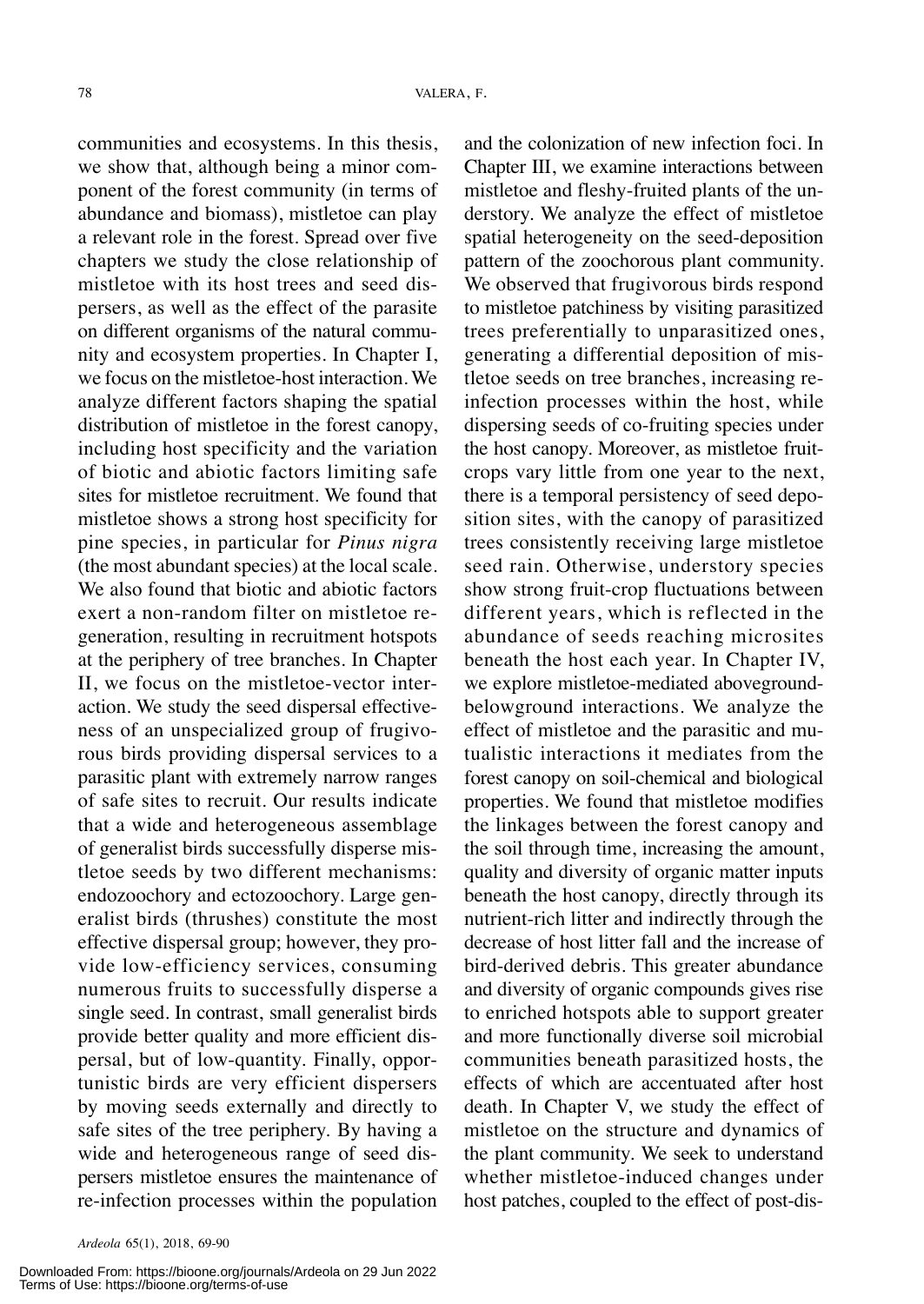persal processes, ultimately result in changes in the plant community assemblage. We found that mistletoe induces significant changes on host growth through its parasitic interaction, leading to greater light infiltration to the forest floor. At the same time, mistletoe facilitates seed arrival of understory species on the fertilization islands generated beneath the host, where conditions for seedling establishment improve. Consequently, parasitized trees concentrate a more abundant and richer fleshy-fruited plant assemblage than nonparasitized trees, and, in turn, enhance plant growth. Moreover, by coupling detrimental effects on their hosts and facilitative effects on the woody-plant community over long time periods, mistletoe affects patch dynamics and community succession, promoting the replacement of a dominant host tree (*Pinus nigra*) by a diverse community of subdominant zoochorous plants. In conclusion, by taking a broader view of mistletoe and considering a wider breadth of its biotic interactions, we found several direct and indirect facilitative effects of the parasite on different organisms in the community. Thus, far from being a harmful organism, our findings show that mistletoe can play an important role in regulating the spatial-temporal dynamic of the forest ecosystem, enhancing the structural and biological complexity of the forest it inhabits. Academic year: 2015-2016.

Ruiz-Castellano, Cristina

E-mail: cristinarc@eeza.csic.es

Supervisors: Soler, J.J. and Tomás, G.

Feathers, plants and bacteria in Spotless Starling (*Sturnus unicolor*) nests and their effects on reproduction.

*[Plumas, plantas y bacterias en nidos de estornino negro (*Sturnus unicolor*) y sus efectos en la reproducción.]*

during the nesting period, so birds have evolved numerous defensive strategies to counteract their effects. One of these strategies is the use of nest materials with antimicrobial properties, like aromatic green plants. The antimicrobial characteristics come from their secondary metabolites, which can reduce the negative effects of nest microorganisms. In addition, the presence of aromatic plants is positively related with nestlings' growth and their immune system. Most of these studies have been conducted on Blue Tit (*Cyanistes caeruleus*) and Common Starling (*Sturnus vulgaris*) nestlings, but little is known about the effect of aromatic plants on egg bacterial load and in other avian species. Feathers are another common nest lining material employed by birds. Feathers can also act as antimicrobial material due to the compounds produced by bacteria that grow in feathers, called keratinolytic bacteria. These bacteria segregate antimicrobial compounds, which birds can use to reduce the bacterial load in their nests. In addition, keratinolytic bacteria can degrade unpigmented feathers better that pigmented ones. Thus, keratinolytic bacterial load, and their effects, could be higher in unpigmented feathers. This antibacterial effect of feathers in birds' nests was only studied in the Barn Swallow (*Hirundo rustica*): eggs in nests with experimentally-added unpigmented feathers had lower bacterial load and lower probability of hatching failure than those in nests with pigmented feathers. In this thesis, we aim to study the antimicrobial effect of plants and feathers in Spotless Starling (*Sturnus unicolor*) nests during the egg and nestling stages. For this aim, we experimentally manipulated feathers and green plants in starling nests and estimated their effects on: (i) bacterial load (mesophilic bacteria and three bacterial groups that include bird pathogens: enterobacteria, staphylococci and enterococci) on eggshells and nestlings' skin; (ii) several variables related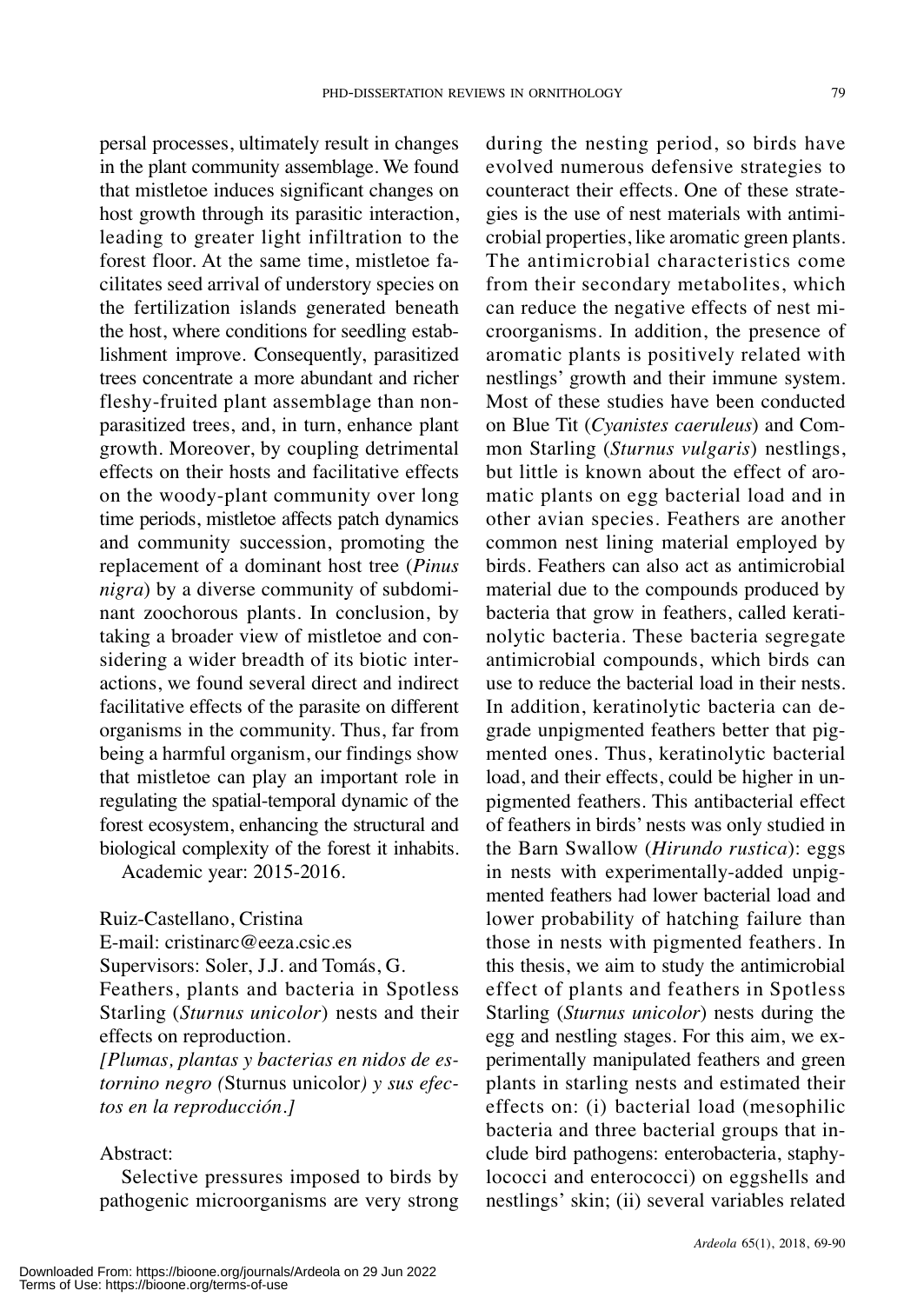with nestling health and phenotypic quality (body mass, fledging success, immune response and telomere length and dynamics). We also used artificial nests deployed with Japanese Quail (*Coturnix japonica*) eggs to study the antimicrobial effects of feathers and plants excluding the effects of parental activity, which is known to modify the nest bacterial community. Experimental addition of feathers to the nests reduced bacterial load on eggshells and nestlings. However, we did not find consistent differences between unpigmented and pigmented feather treatments. The feather pigmentation effects depended on bacterial load, nest stage, and nest type (i.e., natural or artificial nests). These results suggest that the antibacterial effect of feathers and of feather pigmentation depends on environmental conditions and/or can be modulated by parental activity. We did not find an effect of green plants on bacterial load of eggshells or nestlings' skin in natural nests, but there was an effect on eggshell bacterial loads in artificial nests. In addition, we detected an effect of green plants in interaction with feather treatments. Staphylococci prevalence on nestlings' skin was lower in nests with aromatic plants and experimentally-added feathers. These results suggest that the antibacterial effect of aromatic plants could depend on nest feather composition. In addition, we found that feathers and aromatic plants in nests had positive effects in nestlings' body mass, immune response, telomere length and dynamics, and in fledging success. We also detected negative relationships between bacterial loads and these variables related with nestling health and phenotypic quality, which suggest that the effects of nest materials on nestling health and quality is driven by their effects on the nest bacterial community. The hypothesis of the antimicrobial effects of feathers assumes that bacteria growing in feathers have high antimicrobial capabilities. In addition, parental activity in the nests could have an

influence on the characteristics and segregation of antimicrobial compounds by these bacteria. Thus, we explored the hypothetical higher antimicrobial activity of bacteria from feathers than that of bacteria from eggshells in starling nests and in artificial nests following experimental addition of feathers. We found that keratinolytic bacterial density on eggshells was higher in starling nests than in artificial nests. In accordance with the hypothesis we show that antimicrobial activity was higher in bacterial colonies isolated from feathers than from eggshells and, overall, bacterial colonies from starling nests showed higher antimicrobial activity than the ones from artificial nests. These results suggest that parental activity may favour growth of keratinolytic bacteria with higher antimicrobial capabilities that contributes to shape the nest bacterial environment. Finally, we investigated the starling preference for feather pigmentation and aromatic plants. We found that starlings selected unpigmented feathers to build their nests, both before and during the egg-laying period. However, plant selection was different between both reproductive stages. Before egg laying, starlings did not select between aromatic or non-aromatic plants, which suggest a primary sexual function of green plants in this stage. Conversely, starlings clearly selected aromatic over nonaromatic plants during egg laying, which supports a self-medication function. Overall, all these results support an antimicrobial function of feathers and plants in avian nests, reducing bacterial load on eggshells and nestlings' skin, and improving offspring development. These effects appear to be subjected to important variations, like environmental conditions and/or parental activities. These antimicrobial properties of feathers and plants could be the characteristic that determines the observed active selection of these materials by birds to build their nests.

Academic year: 2016-2017.

*Ardeola* 65(1), 2018, 69-90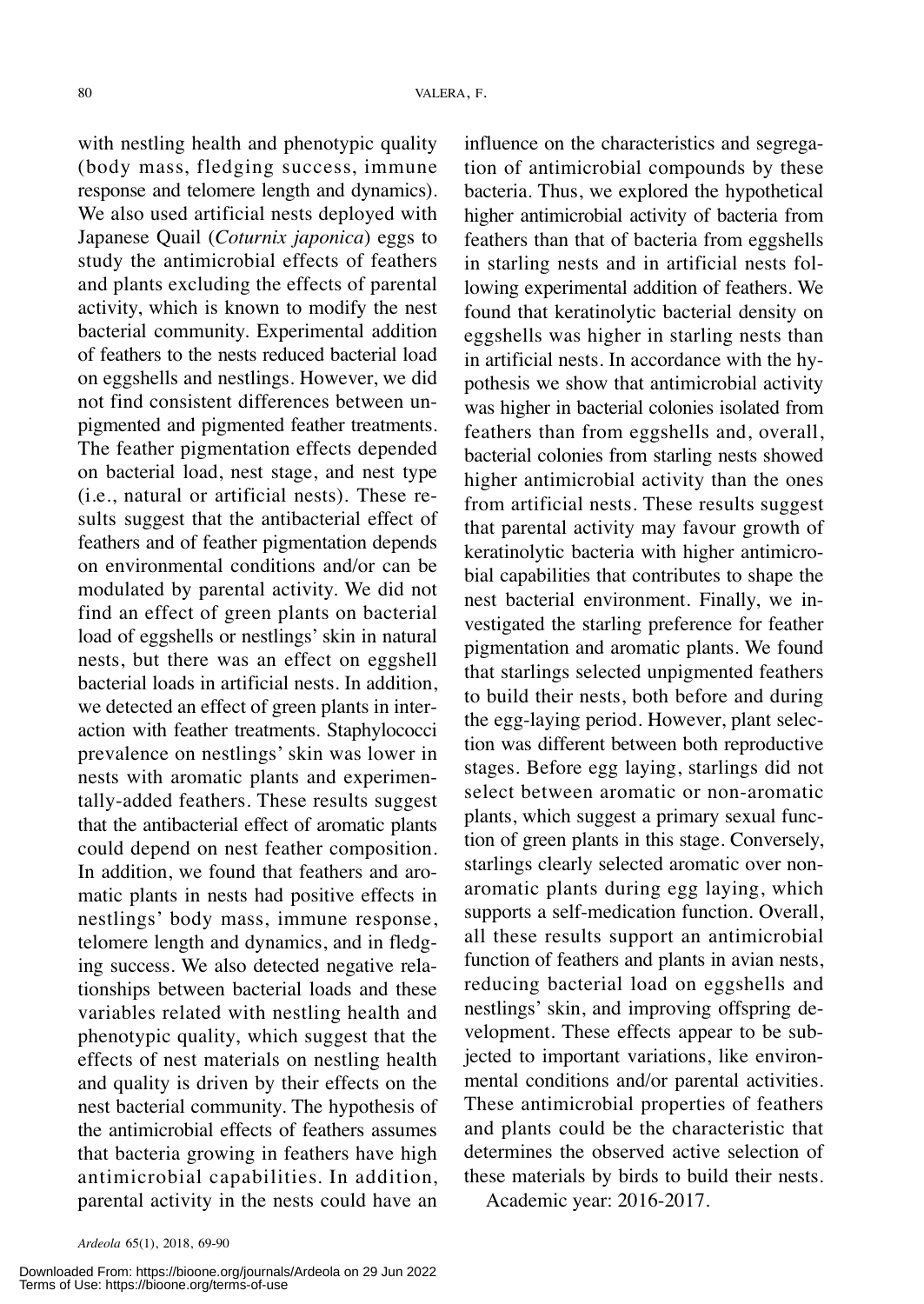# PHD-DISSERTATION REVIEWS IN ORNITHOLOGY 81

### Ruiz Raya, Francisco

E-mail: fraruiz@correo.ugr.es

Supervisors: Soler Cruz, M. and Ibáñez Álamo, J.D.

Defences against brood parasitism in the Common Blackbird (*Turdus merula*): plasticity, physiology and evolution.

*[Defensas frente al parasitismo de cría en el mirlo común (*Turdus merula*): plasticidad, fisiología y evolución.]*

## Abstract:

The high fitness costs imposed by avian brood parasitism select for the evolution of anti-parasitic defences in hosts, which set the stage for a co-evolutionary arms race, in which brood parasites evolve adaptive counter-defences that select for improved host defences, further parasitic adaptations, and so on. Although these adaptations can be found in all stages of the breeding cycle, the main host defence is the rejection of parasitic eggs, which is a complex process where several stages can be differentiated: egg recognition, decision and reject itself. Throughout this thesis, the study of egg rejection is approached according to this perspective, focusing on the factors that govern each of these stages. Most studies on brood parasitism have focused on the last stage of the egg-rejection process: the action itself, which can be carried out by deserting the parasitized nests, ejecting the foreign egg, or even burying it in the nest. As potential costs associated with each of these eggrejection mechanisms vary, the choice of the egg-rejection mechanism by hosts should consequently be modulated by a balance between the costs and benefits of the response. In Chapter 1, we investigated whether nest desertion can be considered an egg-rejection mechanism in medium or large-sized

*merula*, a medium-sized potential host species. Thus, future studies on egg rejection using similar species should cautiously consider nest desertion as a response to brood parasitism. Different traits of parasitic eggs (egg mass, colour and size) are proven to affect particular stages of the egg-rejection process, including the decision to eject, which may lead to the acceptance of previously recognized eggs. Chapter 2 shows that hosts are not willing to assume the potential costs associated to the ejection of a slightly heavier egg (low motivation), which turned out in acceptance decisions, confirming that egg recognition is not necessarily followed by egg rejection. Chapter 3 goes one step further and shows how the different stages of the egg-rejection process are independently impacted by different characteristics of parasitic eggs. This chapter describes how colour mimicry hampers the recognition of parasitic eggs (the first stage of the process), thus leading to egg acceptance. On the other hand, although egg size does not seem to affect recognition, it imposes mechanical restrictions on the action stage (the third stage) and delays the decision to eject (the second stage of the process). The existence of acceptance decisions implies that the egg-rejection rate does not necessarily reflect the recognition abilities of hosts, so it is necessary to study other variables clearly attributable to egg recognition to fully understand the rejection process. Given its importance in regulating animal behaviour, endocrine pathways are excellent candidates to continue unravelling the proximate mechanisms underlying egg rejection. In Chapter 4, we investigate how hosts adjust their hormonal state to deal with parasitic eggs, as well as the potential effects of these adjustments on the physical state of hosts. Our results show that a parasitic egg can be, from a hormonal perspective, a stressful factor for hosts since parasitized individuals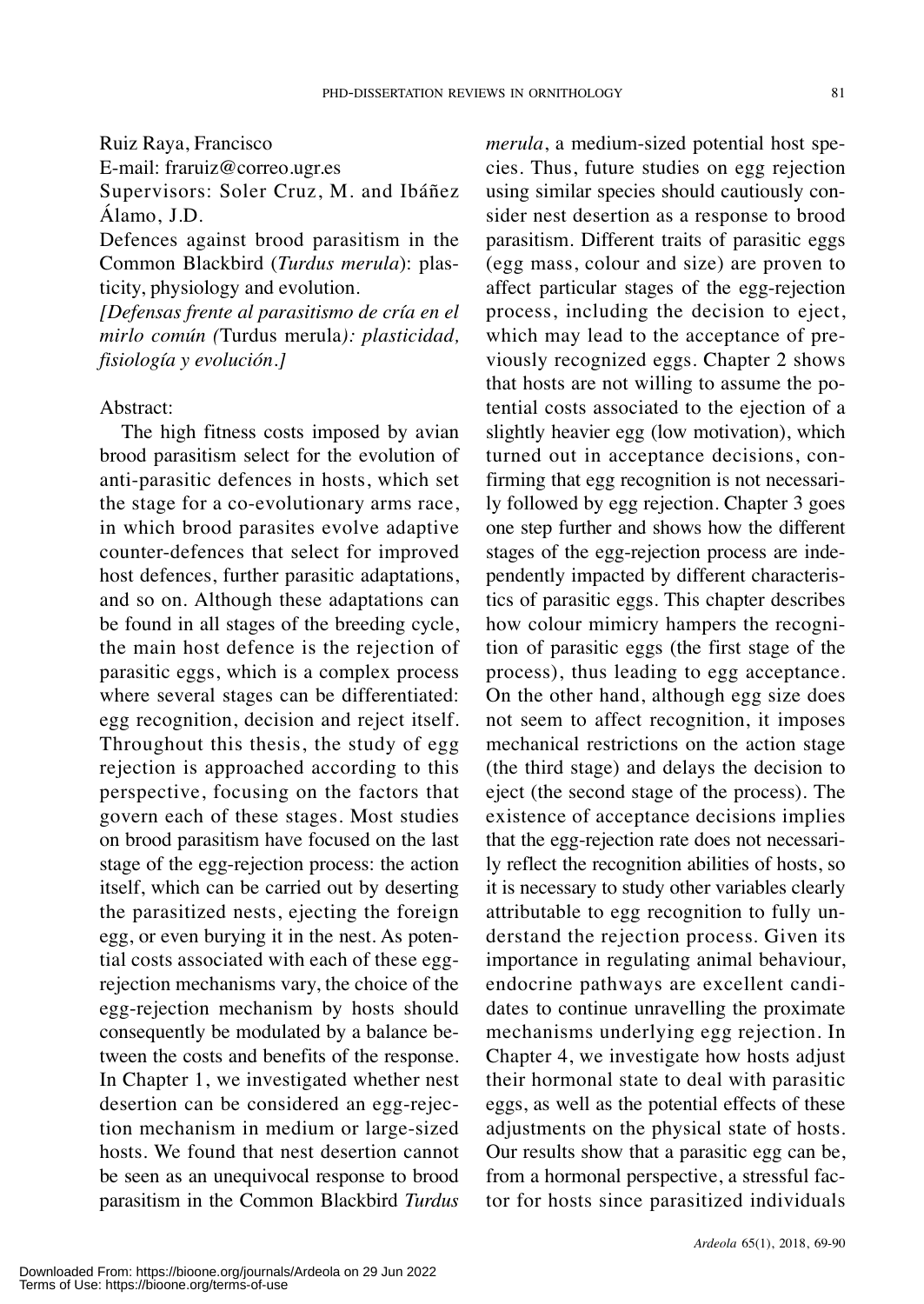showed higher corticosterone levels, and lower body condition, than non-parasitized individuals. Furthermore, unaffected levels of prolactin suggest that blackbirds tended to maintain the parental effort even when parasitized, which may explain the absence of nest desertion in response to experimental parasitism. The important role of decisionmaking in the host responses suggests that plastic responses might be common among host species. Consequently, Chapter 5 reviews the evidence of plastic defences against parasitic eggs, showing that phenotypic plasticity in egg rejection is less widespread than might be expected. This chapter discusses the factors that could favour the evolution of phenotypic plasticity and its importance in the co-evolutionary relationship between brood parasites and their hosts, where fixed responses seem to be more frequent than previously suspected, even in the absence of brood parasitism. Precisely, Chapter 6 provides experimental evidence on the evolutionary origin of the egg-rejection abilities exhibited by species not currently impacted by interspecific brood parasitism, as is the case of blackbirds. Although previous studies have suggested that egg rejection evolved in this species because of conspecific brood parasitism, our results indicate that the most probable origin of these abilities is a past exploitation by interspecific parasites. Current absence of interspecific brood parasitism in these species could be due to their wellevolved defences, which are maintained even after speciation events. In Chapter 7, we investigated whether there are sex differences in the host response to parasitic eggs, which is particularly relevant in species like blackbirds, in which incubation relies exclusively on females. Contrary to conventional theory, we found that blackbird males recognize and eject parasitic eggs. Interestingly, recognition abilities of males are less developed than those of females, probably due to their

*Ardeola* 65(1), 2018, 69-90

Downloaded From: https://bioone.org/journals/Ardeola on 29 Jun 2022 Terms of Use: https://bioone.org/terms-of-use

looser association to the nest during the incubation stage. The results of this thesis, in addition to the recent new theoretical framework in the field of animal decision-making, highlights the need to update some terms frequently used in egg-rejection studies, as well as the inclusion of new concepts to future studies. This thesis therefore concludes with the proposal, in Chapter 8, of an updated terminology advocating for a consistent use of terms in future works on egg rejection, which could contribute to the advance of scientific knowledge in the field of avian brood parasitism.

Academic year: 2016-2017.

#### **Universidad de Murcia**

Meseguer Frutos, Ana

E-mail: ana.meseguer@um.es

Supervisors: Motas Guzmán, M. and Barbosa Alcón, A.

*In vitro* toxicological evaluation of effects produced by cadmium, lead, chromium and selenium in renal and hepatic cells, at concentrations found in three penguin species of the Antarctic Peninsula and associated Islands.

*[\[Evaluación](https://digitum.um.es/xmlui/handle/10201/51519) toxicológica* in vitro *de los efectos [producidos](https://digitum.um.es/xmlui/handle/10201/51519) por cadmio, plomo, cromo y selenio en células renales y [hepáticas,](https://digitum.um.es/xmlui/handle/10201/51519) a con[centraciones](https://digitum.um.es/xmlui/handle/10201/51519) encontradas en tres especies de pingüino de la [península](https://digitum.um.es/xmlui/handle/10201/51519) Antártica e islas [asociadas.\]](https://digitum.um.es/xmlui/handle/10201/51519)*

#### Abstract:

Global and local contamination may be affecting one of the last pristine regions in the world, the Antarctica. Previous studies performed by our research group detected different concentrations of metals in different tissues of three species of penguins located in the Antarctic Peninsula and associated islands (*Pygoscelis antarctica*, *Pygoscelis*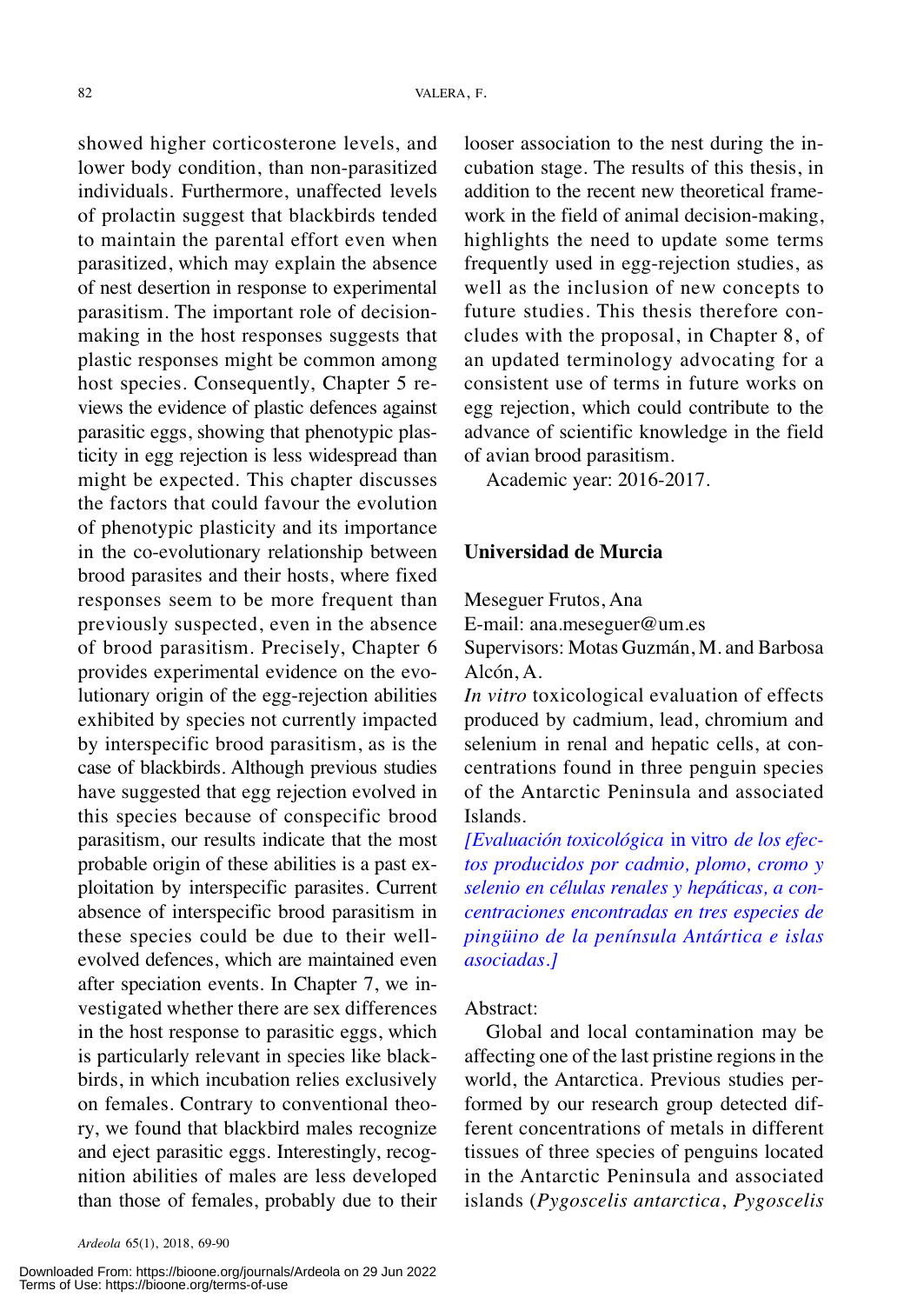*papua* and *Pygoscelis adeliae*). These species are considered key indicators for such contaminants. In this thesis we carried out the *in vitro* evaluation of the effects caused by such concentrations of cadmium, lead, chromium and selenium in two different cell lines: VERO, kidney cells and AML12, hepatic cells. We studied basal cytotoxicity and the responses associated to that exposition through the study of: (i) its effect on cellular viability, (ii) structural and ultrastructural changes, (iii) modifications on the cell cycle, (iv) type of predominant cell death, and (v) the cellular stress through the gene expression of genes related with metals toxicity (methallothioneins), cell stress (Heat-Shock proteins), oxidative stress (catalase) and apoptosis (bax). In order to evaluate the cell viability, a colorimetric technique was used, MTT assay through spectrophotometry. We evaluated the effect of the above mentioned metals in cell cycle and the type of cell death produced, using the reactive IP and IP/annexin respectively through Flow Cytometry. Structural and microstructural changes were observed by optic and electronic microscopy and cell stress was evaluated by the probe DCFHA-DA by Flow Cytometry. Finally, the study of gene expression was carried out by qPCR. Cell viability assay using MTT shows that the mean concentration found in adult animals for cadmium is not compatible with cell viability in VERO cell line and we had only 2% of viability on AML12. None of the lead concentrations studied affected strongly cell viability; Chromium concentrations produced a percentage of living cells never higher than 70%. This viability decreases remarkably at the mean concentration found in juvenile animals in VERO cells. Selenium affected cell viability dramatically, with a percentage

ferent parts of the cell cycle show that cadmium causes a descent in G0/G1 phase and an increase in S phase for VERO cells. This is also the case for higher concentrations studied in AML12,  $CE_{50}$  for lead, higher concentrations of selenium and every concentration of chromium. Meanwhile, lower concentrations of cadmium in AML12 ( $CE<sub>50</sub>$ , juvenile and chicks) produced an increase of phase G0/G1 and lower concentrations of lead an increase of G2/M. Cadmium concentrations found in juvenile and adult birds caused apoptosis or necrosis in more than 50% of VERO cells. This was also the case for cadmium concentration found in adults in AML12,  $CE_{50}$  of lead, mean concentration of chromium found in chicks and mean concentration of selenium found in adults, juveniles and chicks. The morphological study showed that the most characteristic aspects observed in both cell lines are the inclusion bodies (lead and chromium), strong vacuolization and mitochondrial condensation (every element studied) and a high degree of cell degeneration after treatment with cadmium and selenium. Every concentration used, except for chromium in AML12 cells (no significant differences were observed) and mean cadmium concentration found in adults (a significant increase was determined), caused a descent in fluorescence units (DCFH-DA) as a consequence of the destruction of genetic material and the inability of the cell for producing Reactive Oxygen Species (ROS). Thus, the values in this assay suggest that ROS is in fact a better indicator of mortality than toxicity. Certain concentrations of cadmium and selenium found in the liver and kidney of the three species of penguins produced an overexpression of genes related with cell protection and stress. The results obtained in this thesis, show the possible toxicological risk that contamination in the Antarctic poses for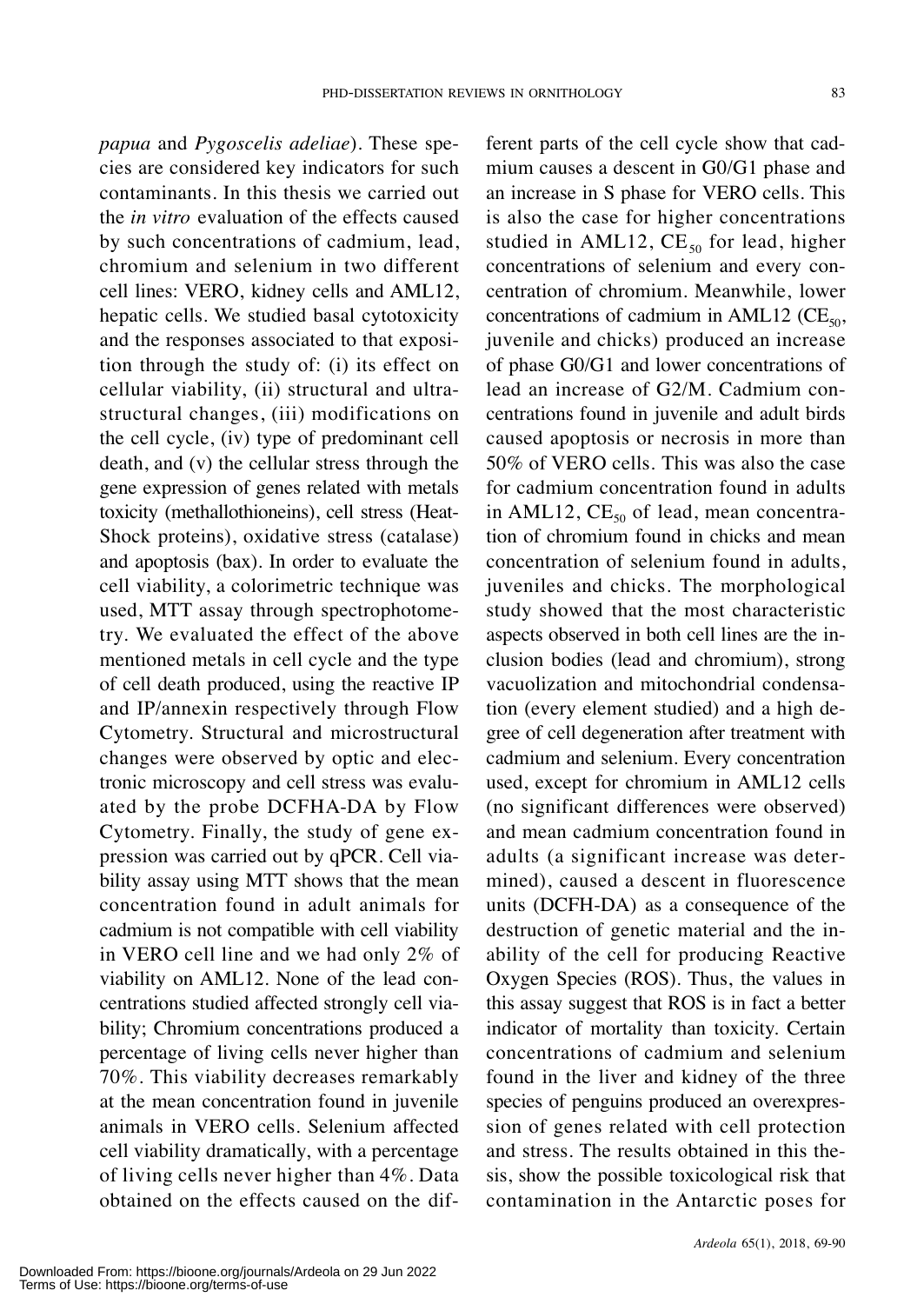the populations of *Pygoscelis antarctica*, *Pygoscelis papua* and *Pygoscelis adeliae* at a cellular level in liver and kidney.

Academic year: 2016-2017.

#### **Universidad de Oviedo**

Bastianelli, Giulia

E-mail: julia132@gmail.com

Supervisor: Laiolo, P.

Ecological and [evolutionary](https://www.dropbox.com/s/rauj1j18vsxn8a3/tesisGiuliaBastianelli.pdf?dl=0) processes in bird populations and [communities](https://www.dropbox.com/s/rauj1j18vsxn8a3/tesisGiuliaBastianelli.pdf?dl=0) along elevational [gradients.](https://www.dropbox.com/s/rauj1j18vsxn8a3/tesisGiuliaBastianelli.pdf?dl=0)

*[Procesos ecológicos y evolutivos en poblaciones y comunidades de aves a lo largo de gradientes altitudinales.]*

# Abstract:

Mountains represent an excellent natural system for exploring the evolutionary and ecological responses triggered by the change of environmental conditions. The linear decrease in temperature is the most important environmental variation. It leads to a reduction in productivity and to an increase in seasonality and thus a decrease in breeding/ growing season length. These characteristics determine the evolution of specific life history strategies, and constrain the distribution of species as well as the intensity of biotic interactions. Although several studies have explored these biological responses, fewer have analysed their abiotic and biotic underlying mechanisms. The general aim of this thesis is studying the forces that shape the organization of bird populations and communities along an elevational gradient in the Cantabrian Mountains. In order to achieve this objective, the following processes have been analysed: (i) the elevational variation of sexual behaviours; (ii) the elevational variation of inter- and intraspecific survival; (iii) the relative importance of environmental factors and interspecific competition in

determining the distribution of closely related species on mountains, and (iv) the elevational variation in the strength of two antagonistic interactions, parasitism and predation, and its environmental determinants. Alpine environments promote in birds a shift toward a "slow" life history strategy, characterized by decreased investment in male sexual signals and increased investment in adult survival. The intraspecific variation of survival is not fully congruent with the interspecific one, although the observed variation suggests that living in highlands may be biologically costly and, therefore, a species may persist with viable populations in alpine areas increasing the investment in survival and reducing territory fidelity. In mountainous environments, the spatial segregation observed in congeneric species is not explained by direct exclusion, i.e. interspecific territorialism, and there is no predominant mechanism driving species replacement. The response of species to environmental factors and biotic interactions is in fact highly individualistic. Antagonistic interactions, such as Haemosporidian parasitism and nest predation, do not vary to a great extent along elevation. Some parasite genera decrease in species and communities at high elevation. However, there is no variation at the population level, suggesting that the low intensity of parasitism may be due to the change in the composition of host bird species along the elevational gradient rather than to the direct influence of the environment. Furthermore, the strength of nest predation does not vary along the thermal gradient. This thesis shows that birds at high elevations adopt a slow life strategy, and that their distribution is not determined by competitive exclusions but rather by a combination of environmental factors. Other interactions, such as parasitism by Haemosporidian protozoa and predation, are seemingly not so relevant.

Academic year: 2016-2017.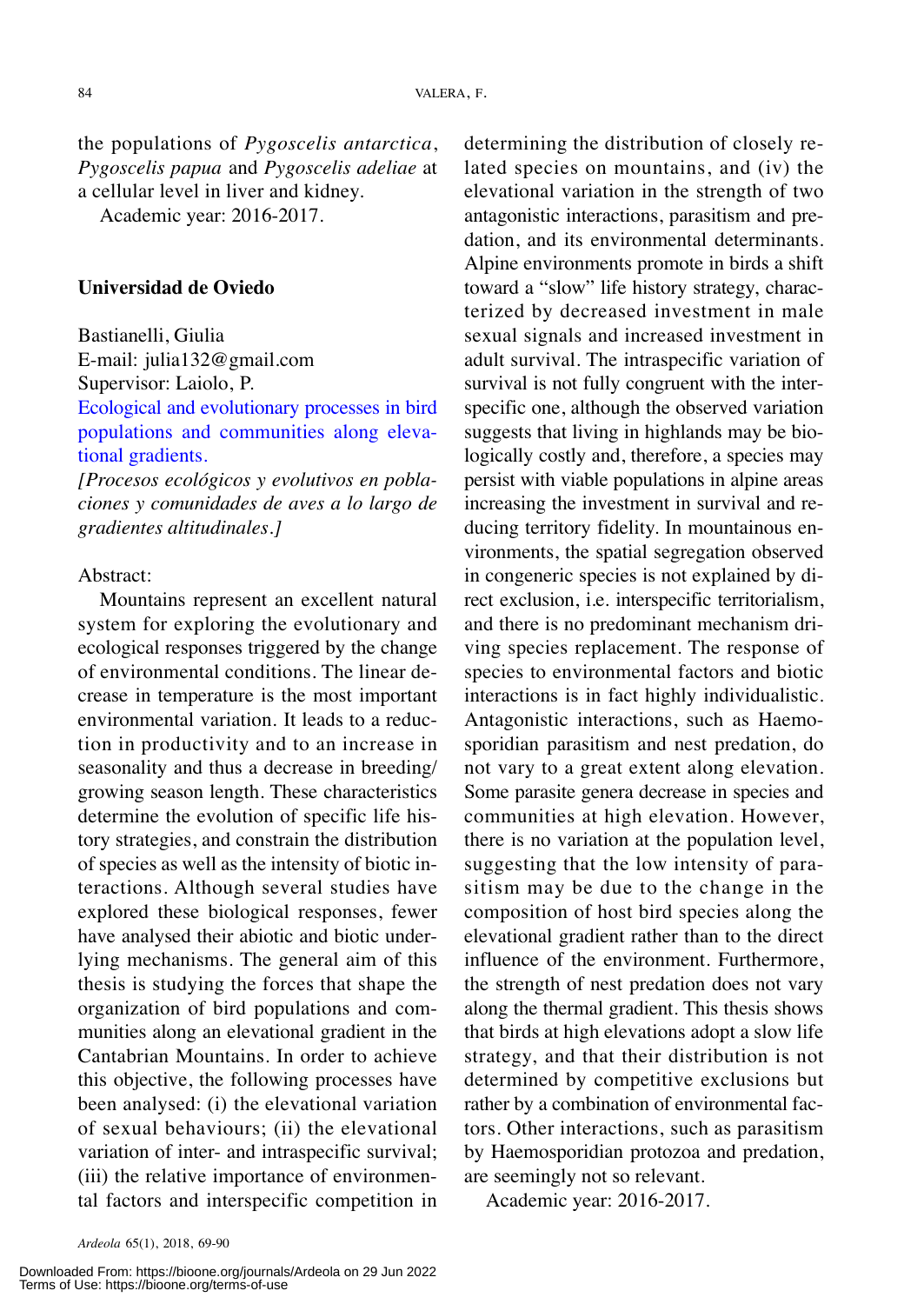## Donoso Cuadrado, Isabel

E-mail: idonoso002@gmail.com

Supervisors: García García, D. and Rodríguez Pérez, J.

Ecological networks in the [Anthropocene:](https://www.dropbox.com/s/6j9ny4m6rjiz4yj/Donoso_2017_PhD_thesis.pdf?dl=0) mechanisms and structure of [plant-frugivore](https://www.dropbox.com/s/6j9ny4m6rjiz4yj/Donoso_2017_PhD_thesis.pdf?dl=0) interactions driving forest [regeneration.](https://www.dropbox.com/s/6j9ny4m6rjiz4yj/Donoso_2017_PhD_thesis.pdf?dl=0)

*[Redes ecológicas en el Antropoceno: mecanismos y estructura de las interacciones planta-frugívoro moduladoras de la regeneración forestal.]*

## Abstract:

Human impacts such as habitat loss or defaunation are jeopardizing global biodiversity and ecosystem functioning. Biodiversity, traditionally measured as species richness, needs to be approached from a community perspective that considers those components more closely related to ecosystem functions per se. In recent years, an increasing effort has been oriented to the study of ecological interaction networks (i.e. assemblages of species linked by ecological relationships), which have been considered as a useful tool for describing community dynamics and the stability of ecosystems. Despite this effort, we are still far from understanding how and why the structure of ecological networks influences the ecosystem dynamics. This is because there is a lack of studies covering ecological networks from a functional perspective. The general aim of this thesis is to gain insights into the effect of plant-animal mutualistic interactions on ecosystem functioning under anthropogenic impacts. It focuses on the interactions between fleshyfruited trees and their frugivorous bird species, and considers their derived ecosystem function of forest regeneration. Specifically, it comprises three studies. The first one evaluates the patterns and the drivers of fruit-frugivore interactions at a landscape scale. It is the result of a three-consecutiveyear research, carried out in a fragmented

secondary forest of the Cantabrian Range to verify whether there is a temporal consistency of the spatial patterns of pairwise interactions based on fruit removal by frugivorous birds. This study also aims to assess the relative importance of different mechanisms driving pairwise interactions under the hypothesis that abundances of interacting species, species identities and neighbourhood context could determine the occurrence and frequency of interactions. The second study evaluates the final functional outcome of plant-frugivore interactions considering two demographic plant cohorts. As a starting hypothesis, it is suggested that incorporating the demographic effect of frugivorous birds on plant species, by considering seed and seedling fate, would lead to structural changes from seed dispersal to seedling recruitment networks. Finally, the third study applies a theoretical approach focusing on speciesrich bird and plant communities mimicking a tropical context to study how size-related mechanisms mediate the effects of species defaunation on ecosystem functioning. It is hypothesized that both species' size matching and size trade-offs drive defaunation effects on seedling recruitment. By means of the combination of empirical and simulation approaches based on network theory and mechanistic models, this thesis intends to shed light on the patterns and the mechanisms underlying plant-bird frugivore interactions. Specifically, the results suggest that there is a consistency in the mechanisms driving species interactions in spite of the compositional changes of the species involved in the network across years. Likewise, they evidence that incorporating seed fate into plant-frugivore networks leads to changes in the relative frequencies and the number of paired interactions in plant-frugivore networks across plant regeneration stages. Finally, downsizing in interaction networks due to bird species defaunation might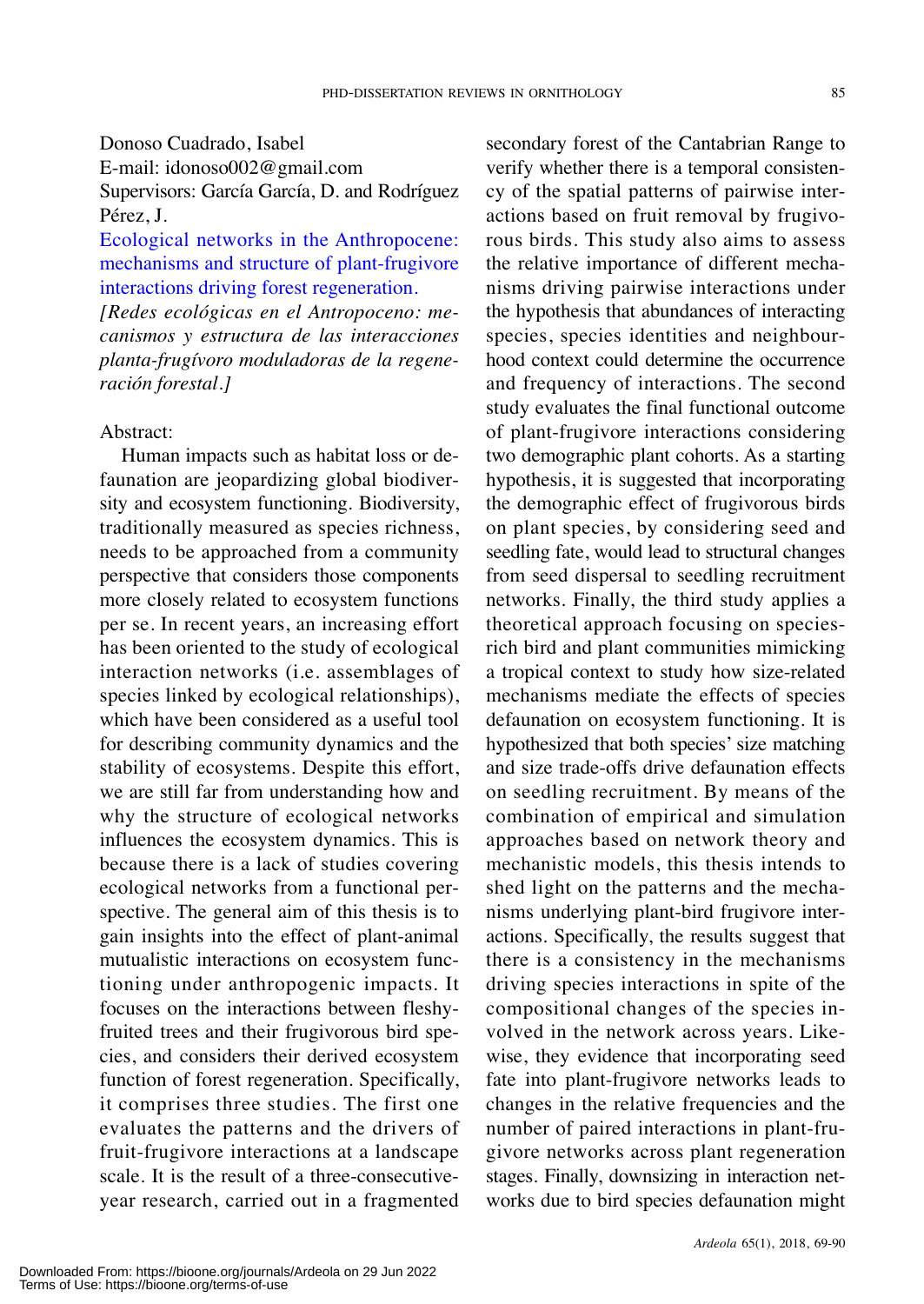lead to impoverished seedling communities, especially in networks structured by species size matching and size trade-offs. This suggests that large birds have a disproportional importance for forest regeneration. Therefore, incorporating bird and plant traits within an integrative framework is essential to predict the final functional outcome of plant-frugivore mutualistic networks. Overall, this thesis provides an integrative overview of how the mechanisms driving interactions between fleshy-fruited plants and frugivorous birds define interaction network structures, which, in turn, might finally condition the effect of anthropogenic impacts on the ecosystem function of forest regeneration.

Academic year: 2016-2017.

# **Universidad Pablo de Olavide / Estación Biológica de Doñana (EBD – CSIC)**

Ferraguti, Martina

E-mail: mferraguti@ebd.csic.es Supervisors: Figuerola, J. and Martínez de la Puente, J.

Biodiversity and [vector-borne](https://rio.upo.es/xmlui/handle/10433/4785) diseases: effects of [landscape,](https://rio.upo.es/xmlui/handle/10433/4785) mosquito and vertebrate [communities](https://rio.upo.es/xmlui/handle/10433/4785) on the transmission of West Nile virus and avian malaria [parasites.](https://rio.upo.es/xmlui/handle/10433/4785)

*[Biodiversidad y enfermedades transmitidas por vectores: efectos del paisaje y de las comunidades de mosquitos y vertebrados sobre la transmisión del virus del West Nile y de los parásitos de la malaria aviar.]*

#### Abstract:

Emerging vector-borne diseases are an important issue in public health, and both the number and distribution of many of them have increased in recent decades. Global change has contributed to the increase in emerging infectious diseases due to factors such as habitat alteration, the introduction of alien species and climate change. All of pathogens, thereby altering the relationships between pathogens, vectors and host populations. In particular, the anthropogenic alteration of landscapes often leads to an increase in the abundance of just a few animal species and an overall loss of biodiversity, which upsets the composition of both vector and host communities. Thus, habitat characteristics may be a key element affecting the transmission dynamics of mosquito-borne pathogens. Here, I use a multidisciplinary approach to identify the factors affecting the transmission of two mosquito-borne pathogens –West Nile virus (WNV) and avian malaria parasites (mainly avian *Plasmodium*)– that circulate naturally in birds in southern Spain. In particular, this thesis explores how the vector (mosquitoes) and vertebrate (birds and mammals) communities and the environment affect pathogen prevalence, richness and/or diversity in wild bird populations living in 15 natural, 15 rural and 15 urban areas. Extensive monitoring of the natural populations of insects and birds was combined with molecular and serological analyses and remote sensing variables in order to gain better knowledge of pathogen dynamics. Using House Sparrows (*Passer domesticus*) as the main host study model, the foremost aim was to assess how landscape and biodiversity affect the transmission of two mosquito-borne pathogens infecting wild birds. In the seven chapters, gathered in three sections, the interaction between (i) potential insect vectors and pathogens, (ii) vertebrate hosts and pathogens and (iii) how biodiversity affects the transmission of vector-borne pathogens under natural conditions, were explored. To identify the factors affecting the relationships between potential insect vectors and bird pathogens, I first identified the impact that urbanization and landscape characteristics (e.g. land use, distance to

these factors can directly or indirectly affect the transmission ecology of vector-borne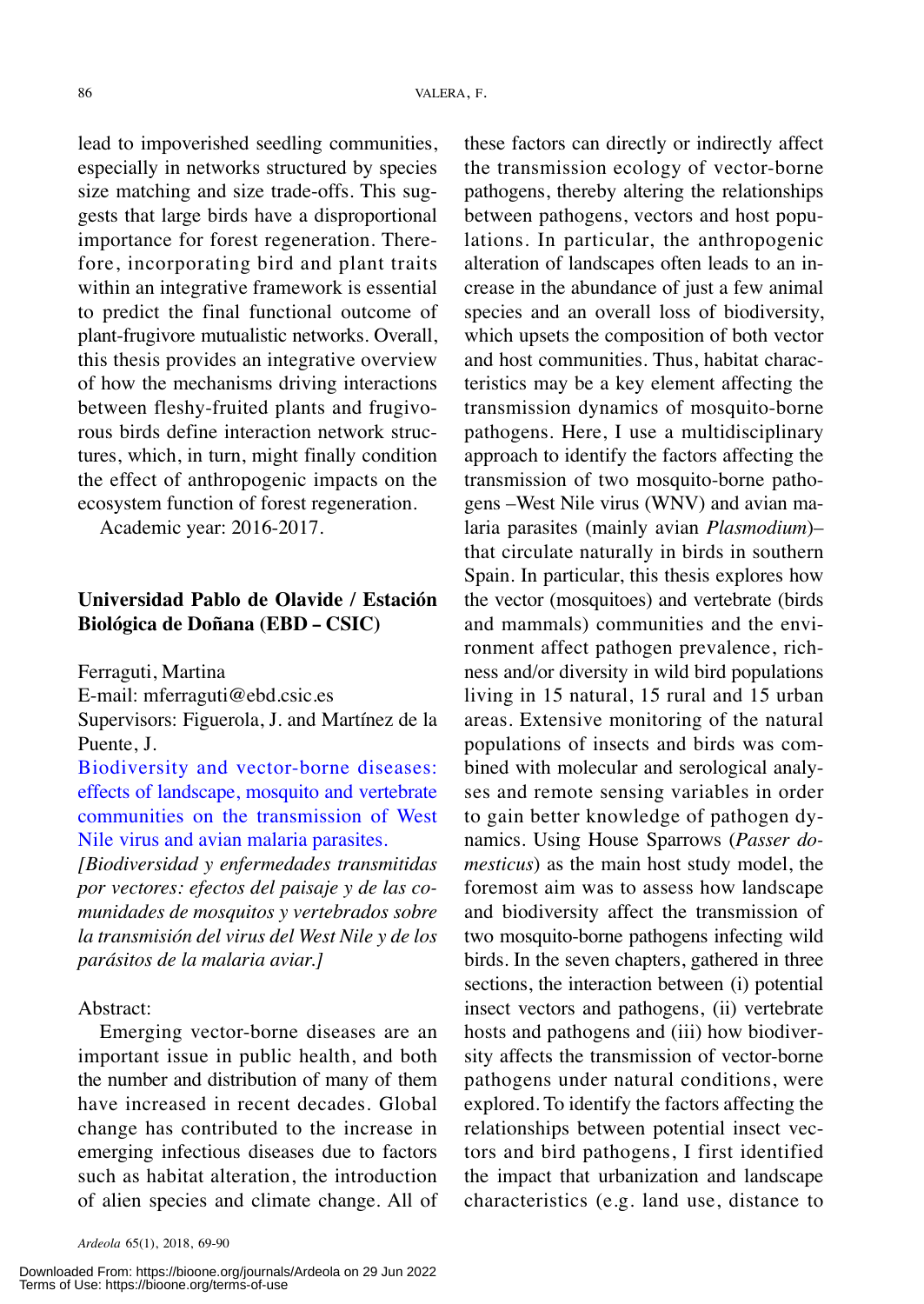water sources and a vegetation index) have on mosquito communities in southern Spain. Human activities were largely responsible for determining the composition of mosquito communities in the area and may increase the likelihood of humans encountering the pathogens that mosquitoes transmit. Also, avian malaria parasites were harboured by different species of mosquitoes, revealing general associations between insect species and parasite lineages, thereby providing evidence for the low transmission specificity of avian *Plasmodium* parasites. The results of this study highlight how mosquito-feeding patterns influence parasite transmission, and ornithophilic mosquito species (feeding mainly on birds) were found to have greater parasite prevalence than those that feed mainly on mammals. In addition, parasite prevalence in mosquitoes varied seasonally, with the highest prevalence recorded in autumn. The diversity of blood parasites in *Culicoides circumscriptus* was also investigated to identify potential nodes of the wild parasitevector-host transmission network. Overall, these studies allowed identifying the potential insect vectors of avian pathogens and the biotic and environmental factors that potentially affect their prevalence and diversity. By analysing the prevalence of antibodies in resident birds, I also confirmed the local circulation of WNV in 2013 in the same studied area, which underlines the usefulness of active surveillance programs in wild birds in localities with no disease-associated mortalities. Moreover, the influence of vectors and vertebrate communities and environmental characteristics on the prevalence, richness and diversity of the avian malaria parasites infecting house sparrows was investigated in the 45 localities. Factors linked

*Plasmodium* lineage richness and diversity. Finally, the relationship between pathogens and vector community abundance and composition was tested. Mosquito community composition was identified as a key factor related to the seroprevalence of WNV in these sparrow populations. The abundance of the ornithophilic mosquito *Culex perexiguus* was positively related to WNV seroprevalence. In addition, seropositive birds were only found in natural and rural habitats, which may explain why historically the incidence of WNV in humans in southern Spain –despite local circulation of this virus in wild birds– is currently low. Finally, with the information collected in this thesis, I tested the hypothesis that biodiversity 'dilutes' pathogen transmission. The dilution effect hypothesis proposes that greater biodiversity reduces the possibility of pathogens transmission to humans and/or other species. This hypothesis was tested for the seroprevalence of WNV and the prevalence of *Plasmodium*, *Haemoproteus* and *Leucocytozoon* parasites in birds. Overall, no negative relationship between variables related to biodiversity (diversity index or species richness) and pathogen prevalence was found, which contradicts the predictions of the dilution effect hypothesis. This thesis identifies key variables affecting the transmission dynamics of avian vectorborne pathogens based on the description of the factors that mark the vector community and its interaction with different groups of pathogens. It also includes the study of the biotic and abiotic factors that determine the infection of wild birds and, finally, analyses how biodiversity determines the prevalence of vector-borne pathogens in wild birds. These results allowed me to identify the complex transmission networks of vector-borne pathogens, including those that potentially spread emerging zoonotic diseases and could have an impact on human and animal health.

Academic year: 2016-2017.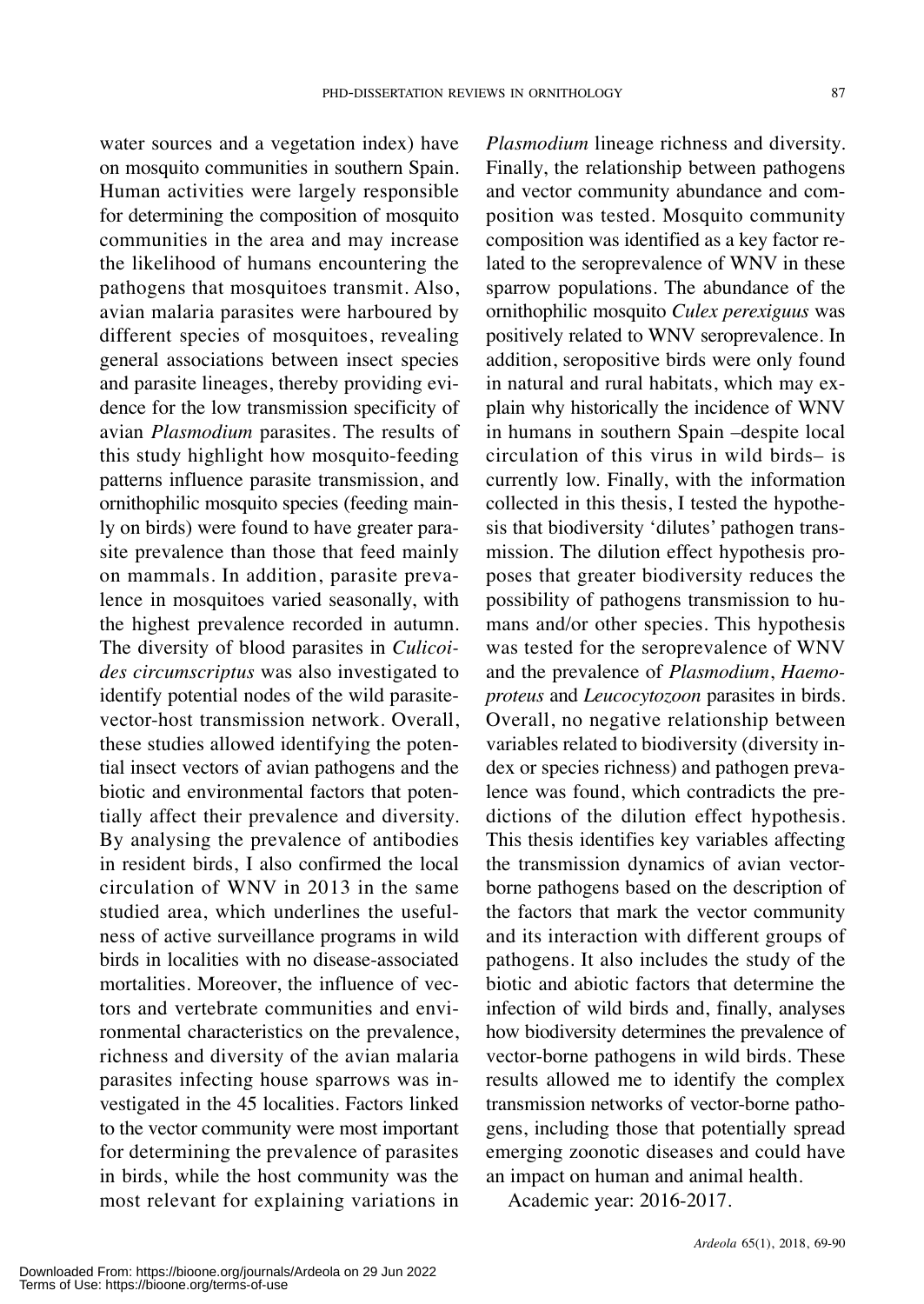#### **Universidad del País Vasco**

#### Weisshaupt, Nadja

E-mail: nw@nweisshaupt.net Supervisors: Arizaga, J. and Maruri, M. The role of seas as a [geographical](https://addi.ehu.es/handle/10810/20731) barrier for migratory [landbirds.](https://addi.ehu.es/handle/10810/20731) An approach to the Bay of [Biscay.](https://addi.ehu.es/handle/10810/20731)

*[El papel de los mares como barrera geográfica para las aves terrestres en migración. Aproximación al Cantábrico.]*

#### Abstract:

The East-Atlantic flyway represents one of the main bird migration routes worldwide. Extending between Scandinavia and Iberia it comprises the Bay of Biscay as a potential geographical barrier for migrating birds. So far, the significance of the Bay of Biscay for migrants and its potential impact on migratory routes have not received much attention in research. Ringing data and diurnal observations suggested high autumn migration and low spring migration, both over land and sea. However, actual nocturnal studies on active passerine migration were lacking. When, how and under which circumstances migratory landbirds decide to cross the Bay of Biscay was still largely unknown. The aim of this PhD thesis was: (i) to investigate nocturnal migration patterns and to complement the aforementioned scarce knowledge on migration dynamics at the Bay of Biscay and its potential role as a geographical barrier; and (ii) to assess the radar wind profiler as a new observation tool for ornithological purposes by establishing qualitative and quantitative criteria to extract migration parameters based on a reproducible and objective methodology. In order to address the first objective, all research tools available in the study region deemed suitable for nocturnal studies were employed. Previous knowledge from visual observations and bird ringing at the Bay of Biscay available in literature was also taken into account. Vertical information

Galea, Spain, and by a thermal imaging camera at three sites in northern Spain. Horizontal information on nocturnal migration was provided by seven C-band weather radars situated around the bay (three in Spain, four in France). Moonwatching delivered complementary information on species composition. Thermal imaging and moonwatching data were collected in three migration seasons: spring 2014 and 2015, and autumn 2014. Radar data was collected in spring 2015. Information on bird migration in the C-band radar data was qualitatively and quantitatively analysed by a specific bird algorithm. For the second objective, three years (2010-2012) of a good quality historical dataset were first selected to gain an overview over seasonal and diurnal occurrence of biological signals at the radar site. This analysis was based on processed data, i.e. filtered data in which the meteorological products still show presence of biological targets. This data allowed identifying two annual peaks of the number of nights with biological presence, i.e. March/April and August/September. Based on these findings, the first step of a thermal imaging campaign in combination with moonwatching was set up in March 2015 to verify the origin of the presumed biological signals in the radar data and to compare migration intensities at different locations in northern Spain on a regional scale. Once the origin of the seasonal signals had been confirmed as birds, a methodology was developed to extract migration parameters, such as flight altitude and migration intensity, from radar wind profiler data. This pioneer approach was based on unfiltered raw data containing both meteorological and biological data in the sampling volume. This data level was chosen because from the initial review of the filtered data products it was clear that quantitative and qualitative criteria, which reliably separate

on nocturnal bird migration was obtained by the boundary layer wind profiler at Punta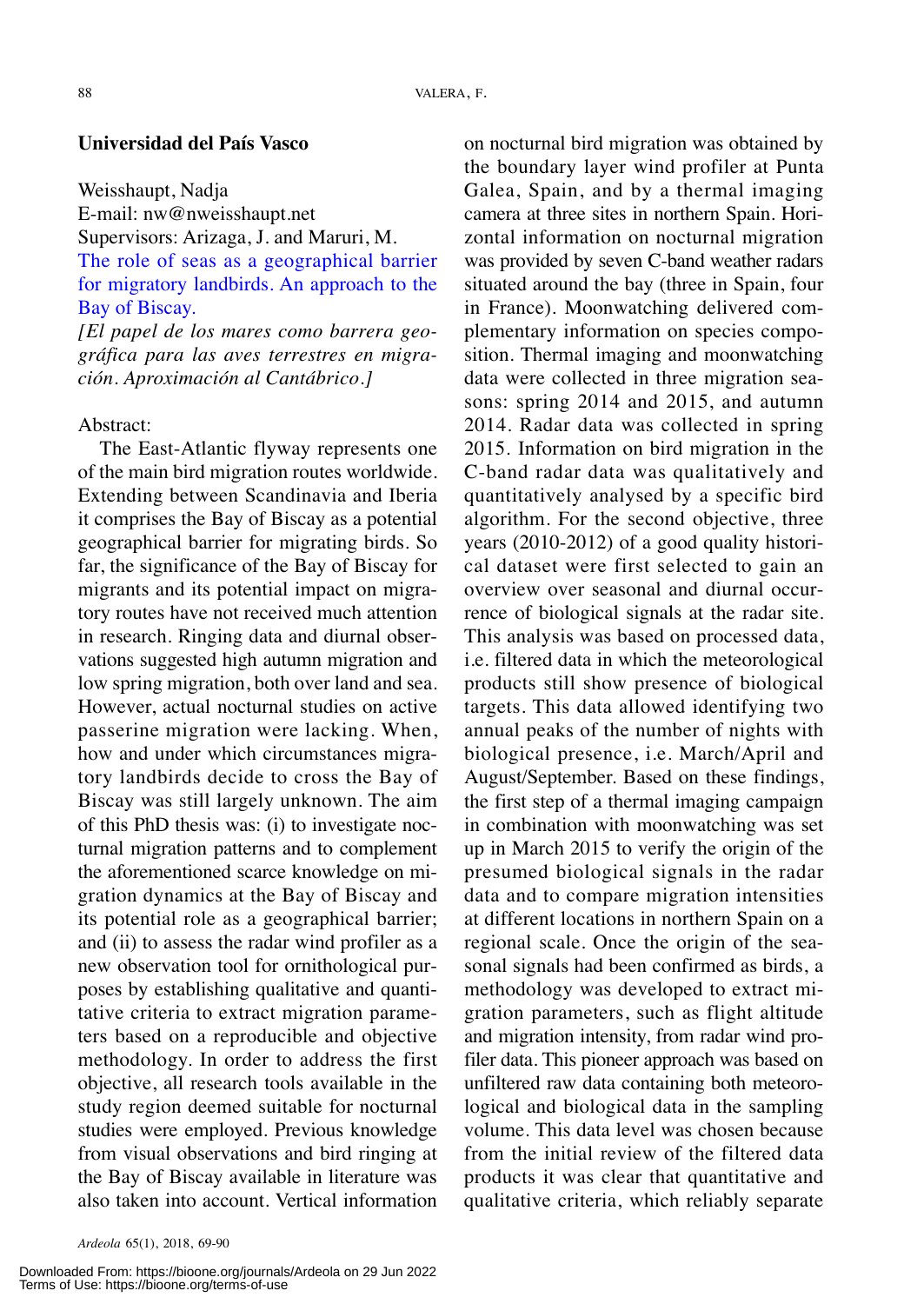birds from other echoes, could only be obtained from unfiltered data. The vertical and horizontal sampling systems provided complementary small- and large-scale information on migration. Thermal imaging allowed collecting migration traffic rates (migration intensities), flight directions, flight altitudes and information on bird composition along the Bay of Biscay. The qualitative and quantitative analysis of the wind profiler data allowed identifying reproducible criteria to eventually extract flight altitudes and migration intensities from raw data independent of weather conditions (e.g. also in precipitation). Weather radars delivered migration traffic rates, flight altitudes and directions. Moonwatching provided additional information on bird composition and confirmed predominance of passerines. The obtained migration parameters were analysed in combination with weather conditions to check for a potential meteorological impact on migration dynamics. The exhaustive selection of technologies employed in this project proved suitable to obtain novel insights on nocturnal migration dynamics at the Bay of Biscay. Vertical historical wind profiler and thermal imaging data indicated pronounced broad-front migration in early spring vs. more eastward (i.e. sea-avoidance) migration in autumn. Spring migration data from horizontal weather radars confirmed sea crossing and revealed a north-south gradient along the French coast, with higher intensity in the south-eastern study area close to the main migration axis of the East-Atlantic flyway. Tailwind played only a marginal role, if any, probably because of the variable and challenging meteorological conditions at the bay. Precipitation would halt migration. For the first time, radar wind profiler data were successfully used to obtain relevant migration parameters comparable to other measurement systems. Future research should extend and refine the promising novel methodology to use radar wind profilers in

avian research. Finally, it would be important to use more weather radar data in ornithological studies on the Iberian Peninsula to disentangle large-scale migration dynamics.

Academic year: 2016-2017.

## **Universidad de Valencia**

#### Ceresa, Francesco

E-mail: francesco.ceresa01@gmail.com Supervisors: Monrós González, J.S. and

Belda Pérez, E.J. Breeding ecology and dispersal [capability](http://roderic.uv.es/handle/10550/56376) of

wetland birds: a [comparison](http://roderic.uv.es/handle/10550/56376) between two *Acrocephalus* warblers with [unsynchronized](http://roderic.uv.es/handle/10550/56376) life [histories.](http://roderic.uv.es/handle/10550/56376)

*[Ecología reproductiva y capacidad de dispersión de aves palustres: una comparación entre dos especies de* Acrocephalus *con ciclos biológicos asincrónicos.]*

## Abstract:

The Moustached Warbler *Acrocephalus melanopogon* and the Reed Warbler *Acrocephalus scirpaceus* are two insectivorous reed bed nesting passerines. These species are very similar in size, but they differ in several ecological and behavioural aspects, such as migration strategy, breeding phenology and habitat specialization. In this work, we studied mainly Spanish populations of the two species, and our aims were to investigate some aspects of their breeding ecology, to assess their genetic population structure and dispersal ability, and to explore their niche overlap at a sympatric breeding site. We were especially interested in assessing whether the ecological and behavioural differences between both species influence their dispersal ability and how they coexist when breeding in sympatry. We found that the two species are potential competitors for food, and this may explain the reduced spatial and temporal overlap observed during the breeding season. This suggests that ex